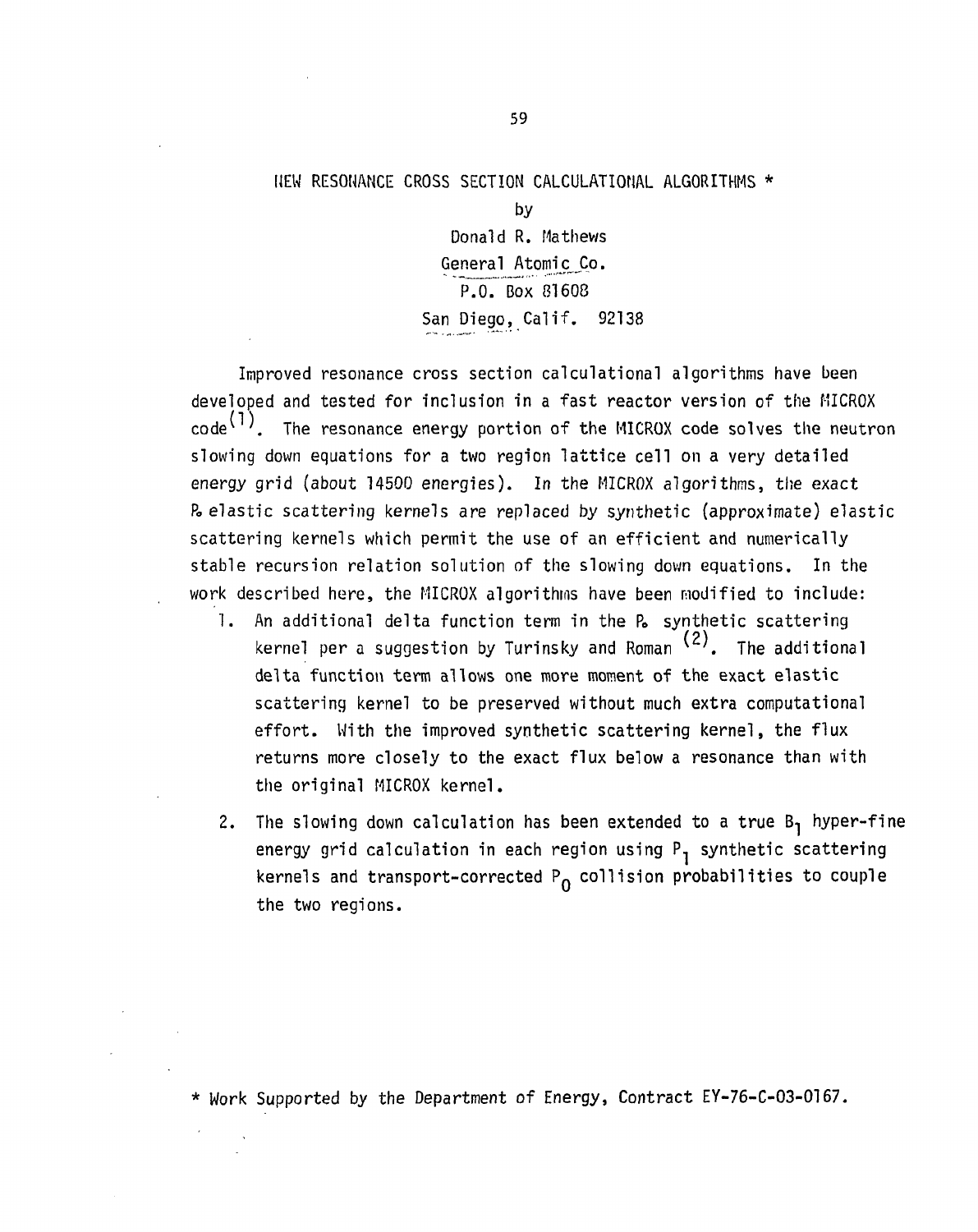#### 1. INTRODUCTION:

The algorithms described here have been incorporated into a new code called SKM2. The SKM2 code is effectively a modernized GAROL **code^ <sup>3</sup> \** 

The original version of the SKM code was written by P. Walti as part of the development of the MICROX code<sup> $(1)$ </sup>. The SKM code solved the neutron slowing down equations for a two-region lattice cell on a very detailed energy grid in the resonance energy region. Spatially flat and isotropic neutron emission densities in each region were assumed far evaluating the **Pq** collision probabilities used to couple the fluxes in the two region cell. A second level of heterogeneity was also treated, i.e., one region could have imbedded grains (particles). **2**  The effect of neutron leakage was approximated by the addition of a DB absorption term. The input cross sections were read from a 9000 energy (£u = 0.001) GAR data tape ^ prepared by the GAND code^ . Isotropic in the center of mass coordinate system **Pq** elastic scattering was assumed for the neutron slowing down process. The exact elastic scattering kernels were replaced by synthetic (approximate) elastic scattering kernels which permitted a very rapid evaluation of the slowing down integrals via an efficient and numerically stable recursion relation.

The development of a more accurate synthetic scattering kernel, extension to true  $B_1$  calculation in each region, and results for an HTGR test problem follow.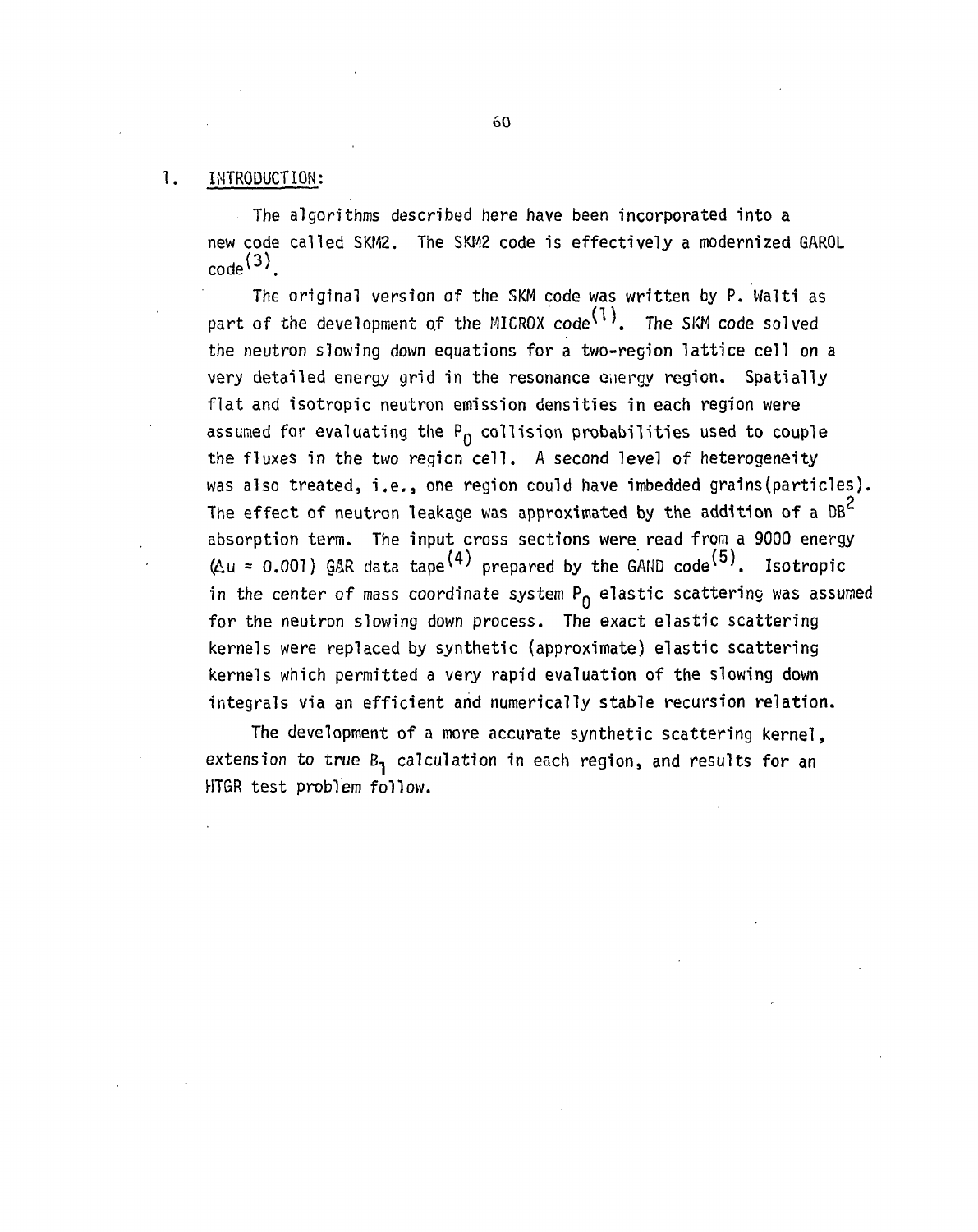#### 2. NEW SYNTHETIC SCATTERING KERNEL ALGORITHMS

#### 2.1 Exact Elastic Scattering Kernels

The  $k=0(P_0)$  Legendre moment of the exact isotropic in the center-of-the mass coordinate system elastic scattering kernel is

$$
P_o(u+u') = \frac{\theta(u'-u)\theta(q-u'+u)}{1-\alpha} e^{-(u'-u)}
$$
 (2.1)

where

$$
\alpha \equiv \left(\frac{A-1}{A+1}\right)^2 \qquad (2.2)
$$
  

$$
q \equiv -\ell n \alpha \qquad (2.3)
$$
  

$$
\theta(x) \equiv \begin{cases} 1 \text{ for } x \ge 0 \\ 0 \text{ for } x < 0 \end{cases} \qquad (2.4)
$$

and A is the atomic mass of the nuclide in question fin units of the mass of the neutron). Equation (2.1) is identifiable as isotropic in the center-of-mass system neutron scatter from a zero temperature free gas. The  $l=1(P^1)$  Legendre moment of the exact kernel is

$$
P_1(u+u') = \frac{\theta(u'-u)\theta(a-u'+u)}{2(1-\alpha)} \left[ (A+1)e^{-(3/2)(u'-u)} - (A-1)e^{-(1/2)(u'-u)} \right]
$$
 (2.5)

#### 2•2 Lethargy Moments of the Exact Kernels

The n<sup>th</sup> lethargy moment of a scattering kernel will be The n letterature moment of a scattering kernel will be seen as  $\mathcal{L}_\text{max}$ 

$$
I_{\lambda}^{(n)} = \int_{u}^{\infty} (u^{n} - u)^{n} P_{\lambda} (u + u^{n}) du^{n}.
$$
 (2.6)

Analytic expressions for the  $n = 0, 1, 2$  lethargy moments of the exact  $P^o$  and  $P^1$  elastic scattering kernels are given in Table 1.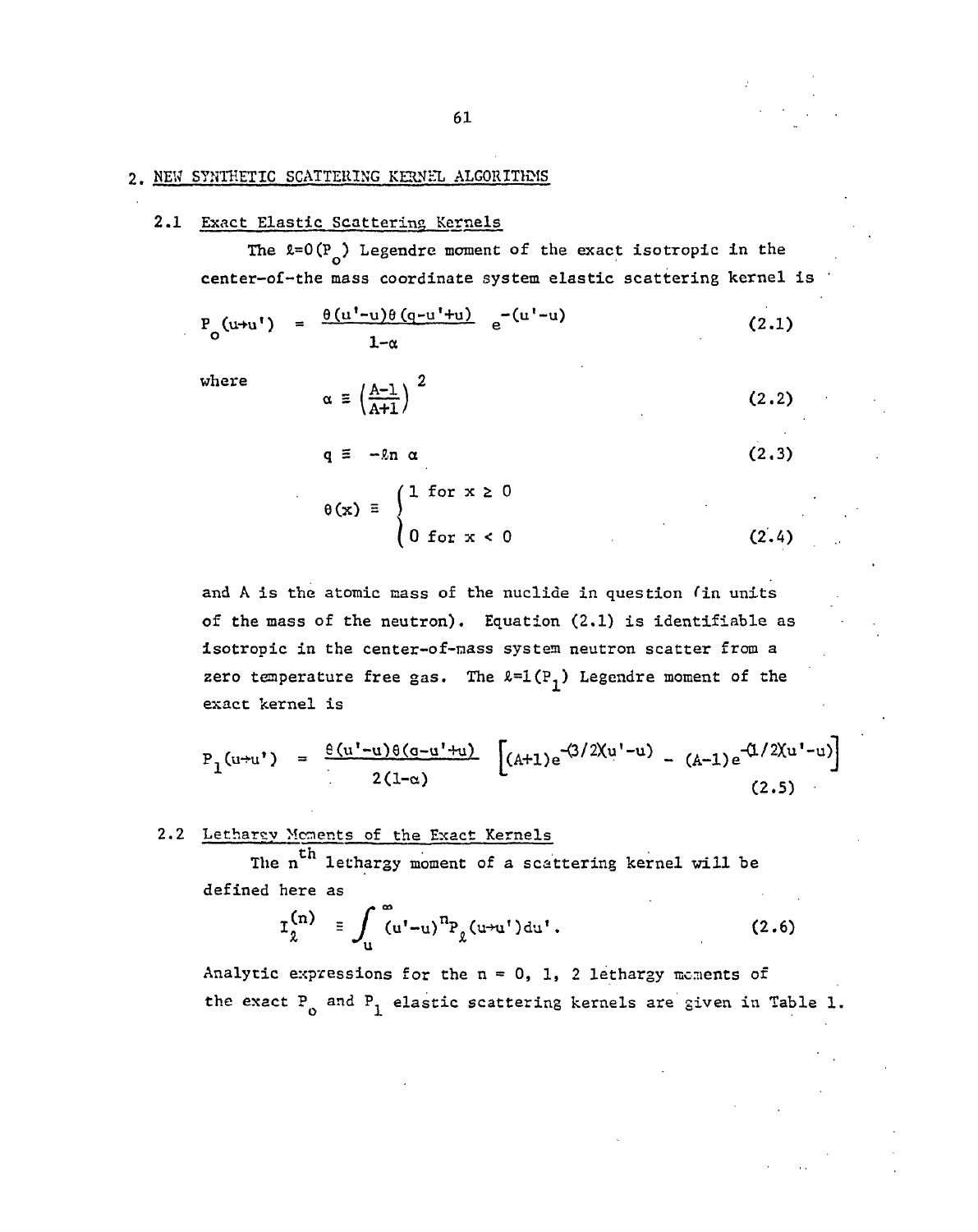### TABLE 1

### Lethargy Moments of the Exact Elastic Scattering Kornols

 $\ddot{\phantom{0}}$ 

 $\sim$ 

| QUANTITY                | $A \neq 1$                                                                                                                    | $A = 1$         | A>>1                    |
|-------------------------|-------------------------------------------------------------------------------------------------------------------------------|-----------------|-------------------------|
| $I_{\alpha}^{(\sigma)}$ | $\mathbf{1}$                                                                                                                  | $\mathbf 1$     | $\mathbf 1$             |
| $I_0^{(1)}$             | $1 + \frac{\alpha}{1-\alpha}$ 2na                                                                                             | $\mathbf 1$     | $\frac{2}{\Lambda}$     |
| $I_0^{(2)}$             | $2 + \frac{\alpha}{1-\alpha}$ lna (2-lna)                                                                                     | $\mathbf{2}$    | $\frac{16}{3\lambda^2}$ |
| $I_1^{(o)}$             | $\omega_{\rm{max}}=0.5$<br>$rac{2}{3\Lambda}$                                                                                 | $rac{2}{3}$     | $rac{2}{3A}$            |
| $1_1^{(1)}$             | $-\frac{(\Lambda-1)^2(\Lambda+2)}{6 \cdot \Lambda}$ $\ell n\alpha + \frac{10}{9 \cdot 1} - \frac{2 \cdot \Lambda}{9 \cdot 1}$ | $rac{4}{9}$     | $rac{2}{3A}$            |
| $I_1^{(2)}$             | $\frac{(A-1)^2 (A+2)}{6 A} (Rn\alpha)^2 - \frac{2(A-1)^2 (4A+5)}{9 A} n\alpha - \frac{32 A}{9} + \frac{112}{27 A}$            | $\frac{16}{27}$ | $\frac{8}{3A^2}$        |

 $62$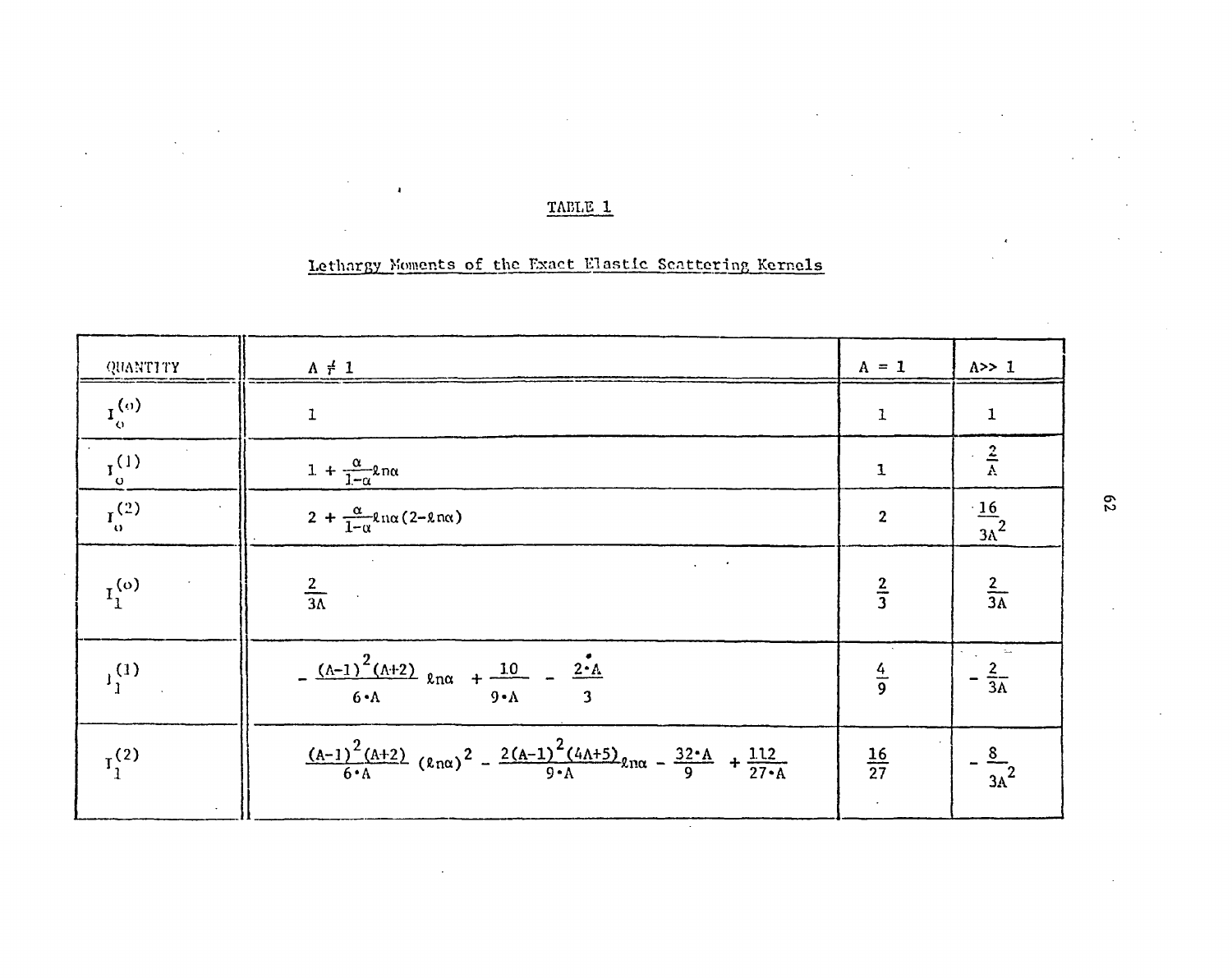#### 2.3 Revised Synthetic. Scattering Kernels

The Turinsky-Roman synthetic scattering kernel is<sup>(2)</sup>  $p(u+u') = \theta(u'-u) \left[ f \cdot \delta(u'-u) + \text{Real} \left\{ ghe^{-g(u'-u)} \right\} \right]$  (2.7)

where the constants f, g and h depend upon the nuclide mass A but not upon lethargy. Note that g and h are complex.

Walti's synthetic scattering kernel has the same form as the Turinsky-Roman kernel except that the real constant f in Eq. (2.6) is taken to be zero (no delta function term).

In the SKM2 code, the P<sub>q</sub> and P<sub>1</sub> synthetic scattering kernels are both assumed to be of the functional form of Eq. (2.6). Only the numerical values of the constants differ between the  $P^o_{\text{o}}$  and  $P^1_{\text{1}}$  kernels. The subscript denoting the Legendre moment index will be omitted in the following discussion to simplify the notation.

The values of the constants appearing in Eq.  $(2.6)$  are determined in the same manner as in the original Walti derivation except that one more lethargy moment of the exact scattering kernel may now be matched by the synthetic kernel because of the extra delta function term.

Using Eq. (2.7) in Eq. (2.6) yields the following expression for the lethargy moments of the Turinsky-Roman synthetic scattering kernel

 $s_r$  +  $s_i$ 

$$
\mathbf{I}^{(0)} = \mathbf{f} + \mathbf{h}_{\mathbf{r}} \tag{2.8}
$$
\n
$$
\mathbf{I}^{(1)} = \frac{\mathbf{h}_{\mathbf{r}} \mathbf{g}_{\mathbf{r}} + \mathbf{h}_{\mathbf{i}} \mathbf{g}_{\mathbf{i}}}{2 \cdot \mathbf{r}^{2}} \tag{2.9}
$$

$$
I^{(2)} = \frac{2h_r(g_r^2 - g_i^2) + 4h_i g_r g_i}{(g_r^2 + g_i^2)^2}
$$
 (2.10)

where the r and i subscripts denote the real and imaginary parts of g and h, respectively.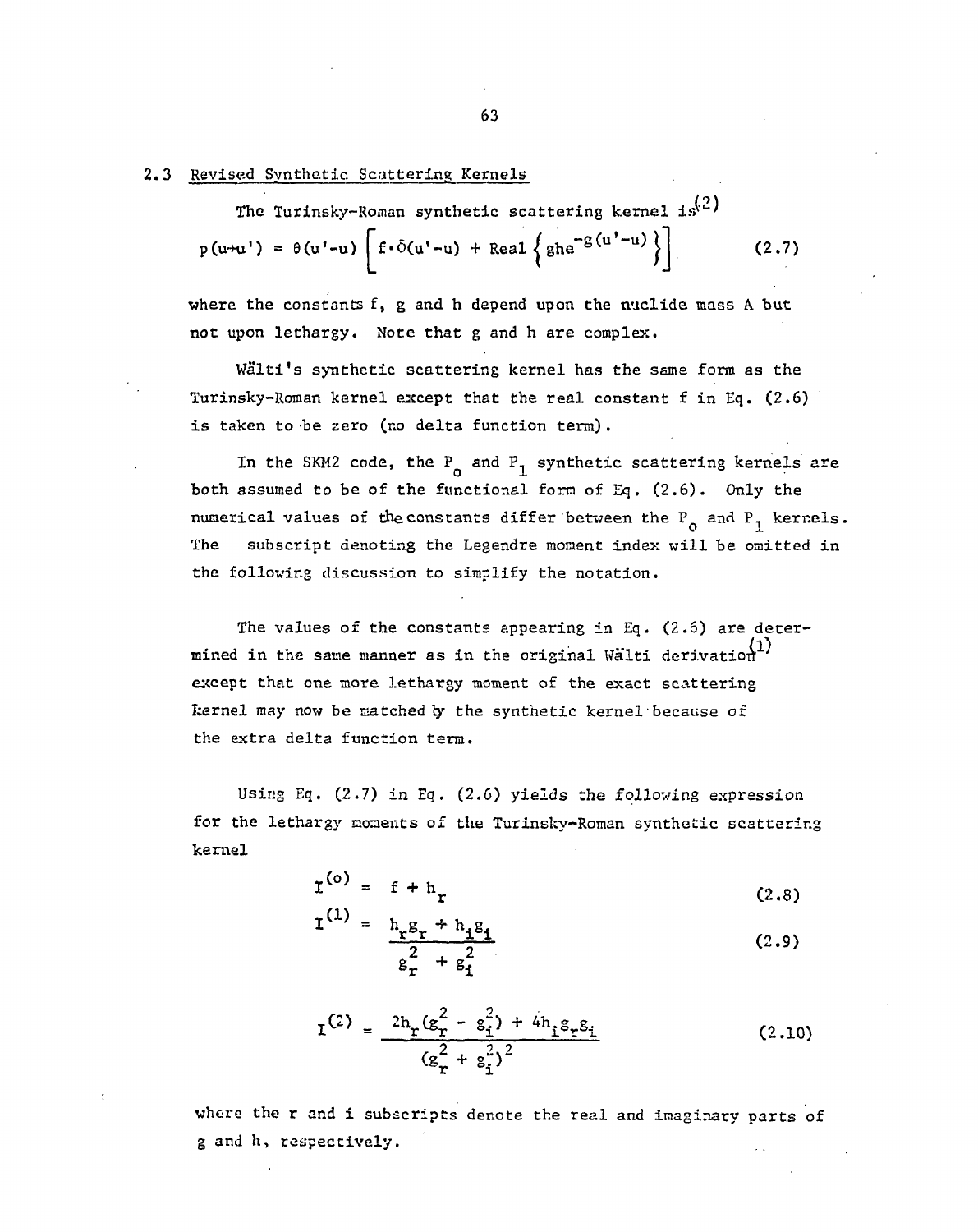After equating Eqs.  $(2.8)$  through  $(2.10)$  to the expressions for the lethargy moments of the exact kernels given previously, we now have three equations for the determination of 5 unknowns (f,  $g_r$ ,  $g_i'$ ,  $h_r$  and  $h_i$ ).

Following Walti, the ulues of  $g^r$  and  $g^r$  are obtained from a least squares fit of the synthetic kernel to the exact kernel. This means that

$$
\varepsilon^{2}(u) = \int_{u}^{u} \left\{ \text{Real} \left[ g h e^{-g(u'-u)} \right] - p^{exact}(u+u') \right\}^{2} du' \qquad (2.11)
$$

should be minimized with respect to g. The **P**q results obtained by Walti for this minimization problem were expressed in the approximate forms

$$
g_r = \begin{cases} 1 & \text{for A=1} \\ (1.10 - 0.50/A)/I_0^{(1)} \text{for A22} \end{cases}
$$
 (2.12)

$$
g_{i} = \begin{cases} 0 & \text{for } A=1 \\ (1.64 - 0.24/(A-1.2)) / q & \text{for } A \ge 2. \end{cases}
$$
 (2.13)

The P<sub>1</sub> results obtained by Walti were that the P<sub>1</sub> values of  $g^2$  and  $\mathbf{g}_{\mathbf{i}}$  may be assumed to be the same as the P values for A>2 and that  $g_r = 3/2$ ,  $g_i = 0$  for A=1. Note that the P<sub>q</sub> and P<sub>1</sub> synthetic kernels are exact for A=1 (hydrogen).

For given values of  $\sigma_{\text{r}}$  and  $\sigma_{\text{i}}$  obtained from the least squares fitting process, Eqs. (2.9) and (2.10) may be solved for  $h_r$  and  $h_i$ in the forms

$$
h_r = 2g_r I^{(1)} - (1/2(g_r^2 + g_i^2) I^{(2)}
$$
 (2.14)

$$
h_{i} = \begin{cases} 0 & \text{for } \lambda = 1 \\ \left[ -(g_{r}^{2} - g_{i}^{2}) I^{(1)} + (1/2g_{r}(g_{r}^{2} + g_{i}^{2}) I^{(2)}) \right] / g_{i} & \text{for } \lambda \ge 2 \\ (2.15) & \text{for } \lambda \ge 1 \end{cases}
$$

following which Eq. (2.8) yields

$$
f = I(o) - hr.
$$
 (2.16)

Turinsky and Roman chose to perform the minimization of Eq. (2.11) with respect to h rather than g. This approach leads to somewhat more complicated expressions for the various constants which they solved by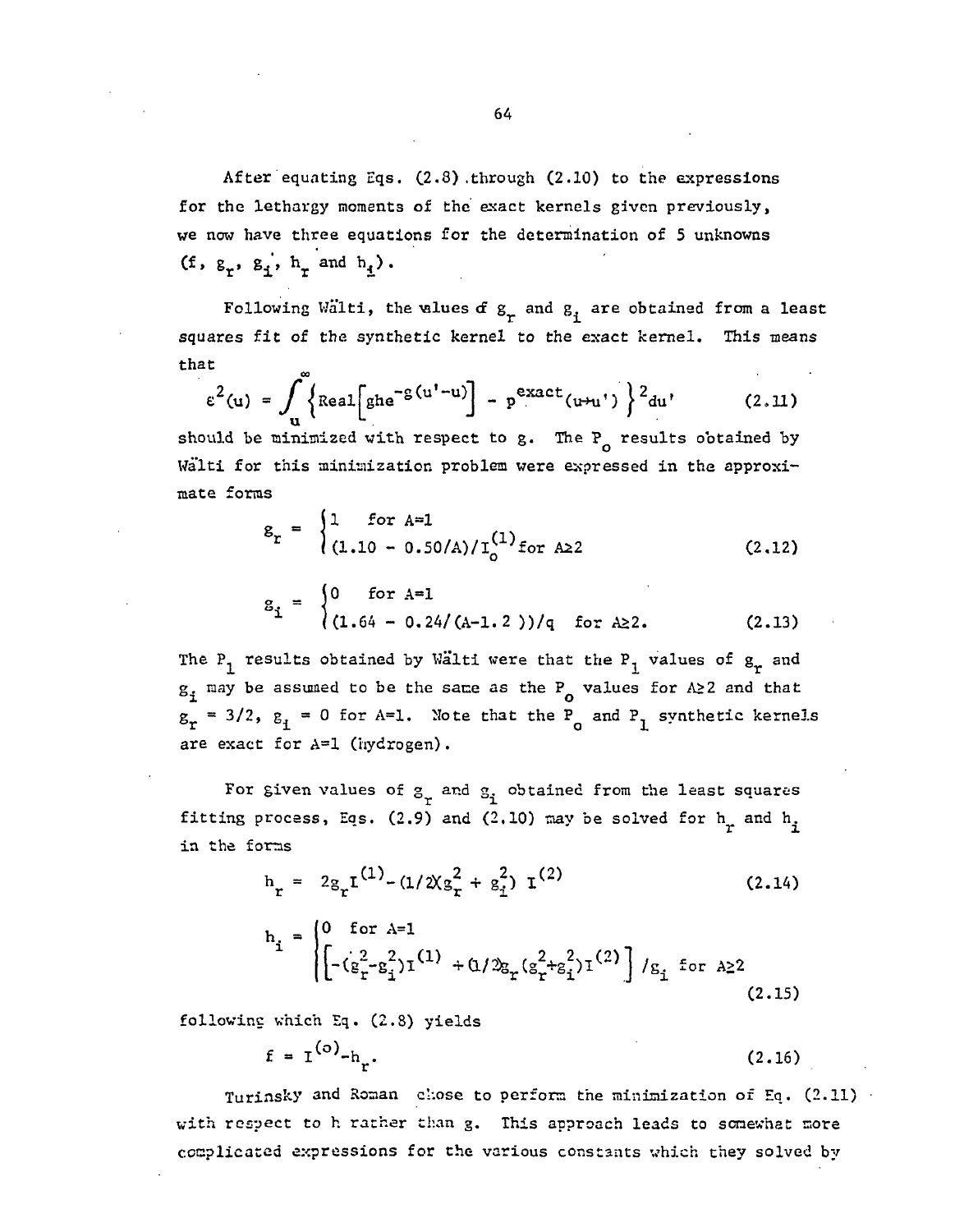an iterative scheme. Wälti's approach seems preferable on physical grounds. The constant g appears in an exponential and contains the main information about the shape of the synthetic kernel whereas the constant h is primarily a normalization factor. It therefore seems more appropriate to perform the least squares fit to the exact kernel in terms of the "shape" parameter g rather than the "amplitude" parameter h.

Results obtained with the SKM2 code are thus not precisely comparable to those obtained by Turinsky and Roman because of differences in the\_method of choosing the synthetic kernel parameters even though in both schemes the  $0^{\text{th}}$  through  $2^{\text{nd}}$  lethargy moments of the exact kernel are preserved along with a least squares fit to the exact kernel.

#### 2.4 Revised Slowing Down Source Recursion

Let the Turinsky-Roman synthetic scattering kernel be represented

by

$$
p(u) = f \cdot \delta(u) + \theta(u) Real \left[ ghe^{-gu} \right]
$$
 (2.17)

where  
\n
$$
\theta(u) = \begin{cases}\n1 & \text{for } u \ge 0 \\
0 & \text{for } u \le 0\n\end{cases}
$$
\n(2.18)

The complex slewing down source to a given lethargy u is

$$
H(u) = \int_{-\infty}^{u} F(u') \left[ f \cdot \delta(u-u') + g h e^{-g(u-u')}\right] du' \qquad (2.19)
$$

or

$$
H(u) = f \cdot K(u) + \int_{-\infty}^{u} K(u') \text{ ghe}^{-g(u-u')} du'
$$
 (2.20)

where

$$
F(u') \equiv \phi(u') \Sigma_{S}(u') \quad . \tag{2.21}
$$

Similarly

$$
H(u+\Delta) = f \cdot H(u+\Delta) + \int_{-\infty}^{u+\Delta} F(u')gh e^{-g(u+\Delta-u')} du' \qquad (2.22)
$$

**o r** 

$$
H (u+\Delta) = \mathbf{r} \cdot F (u+\Delta) + e^{-g\Delta} \int_{-\infty}^{u} F(u^{\dagger}) g h e^{-g(u-u^{\dagger})} du^{\dagger} + \int_{0}^{\Delta} F(u+\Delta-v) g h e^{-gv} dv
$$
\nwhere\n
$$
v \equiv u+\Delta-u^{\dagger}. \qquad (2.24)
$$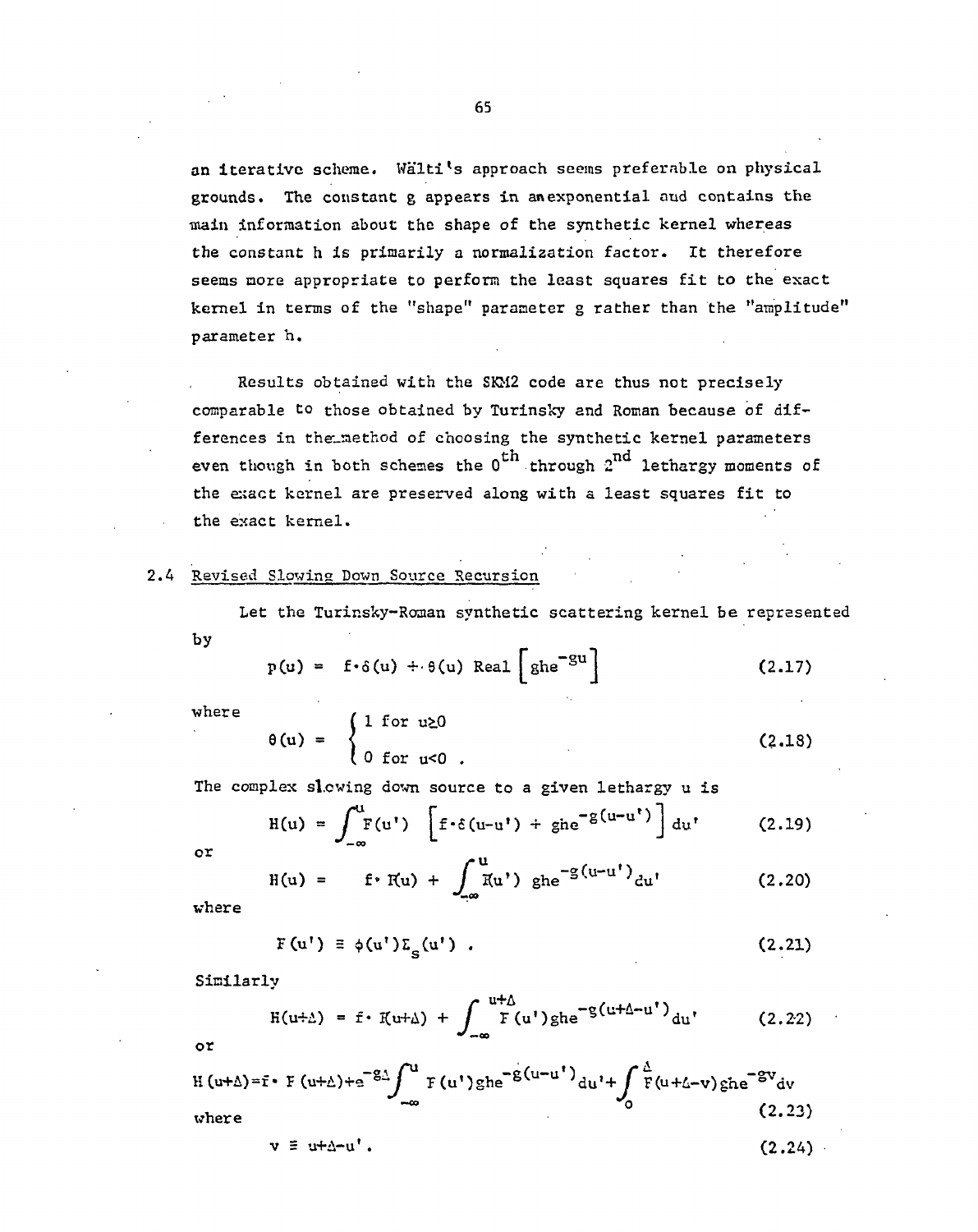Using Eq. (2.20) in Eq. (2.23) yields

$$
H(u+\Delta) = f \cdot F(u+\Delta) + e^{-g\Delta} \left[ H(u) - f \cdot F(u) \right] + \int_0^{\Delta} F(u+\Delta-v) g h e^{-gv} dv
$$
\n(2.25)

Let the scattering density F(u) be represented by a linear function of  $u$  in the interval of  $u$  to  $u+\Delta$ , i.e., let

$$
F(u') = a + bu'
$$
 (2.26)

or

$$
F(u+\Delta-v) = F(u+\Delta) + \left[F(u) - F(u+\Delta)\right] \left(\frac{v}{\Delta}\right)
$$
  
s assumption the last integral in Eq. (2.25) becomes

With this assumption the last integral in Eq. (2.25) becomes  
\n
$$
\int_0^{\Delta} F(u+\Delta-v)gh e^{-\delta V} dv = F(u+\Delta)h \left[1-\left(\frac{1-e^{-\delta \Delta}}{g\Delta}\right)\right] + F(u) h \left[\left(\frac{1-e^{-\delta \Delta}}{g\Delta}\right)-e^{-\delta \Delta}\right] (2.28)
$$

Now define

 $\ddot{\phantom{a}}$ 

$$
A(g\Delta) \equiv 1 - \left(\frac{1 - e^{-g\Delta}}{g\Delta}\right) \tag{2.29}
$$

and

$$
B(g\Delta) = \left(\frac{1-e^{-g\Delta}}{g\Delta}\right)e^{-g\Delta}
$$
 (2.30)

So that Eq. (2.28) becomes

$$
H(u+\Delta) = e^{-g\Delta} \cdot H(u) + F(u) \left[ B(g\Delta) h - f \cdot e^{-g\Delta} \right] + F(u+\Delta) \left[ A(g\Delta) h + f \right] \quad . \tag{2.31}
$$

To obtain a recursion similar to Walti's, set

$$
\widehat{A}(g\Delta) \equiv A(g\Delta)h+f
$$
 (2.32)

and

$$
\hat{B}(g\Delta) \equiv B(g\Delta)h - f \cdot e^{-g\Delta} \qquad (2.33)
$$

to obtain

$$
H(u+\Delta) = e^{-g\Delta}H(u) + \hat{B}(g\Delta) \cdot F(u) + \hat{A}(g\Delta) \cdot F(u+\Delta).
$$
 (2.34)

For the real part of  $(q_4) < 0.05$ , the following series expansions are used in the SKM2 cede

$$
e^{-3\Delta}2 \ 1 - g^2 (1 - g^2 (1 - g^2 (1/2) - g^2 (1/6) - (1/24) g^2)))
$$
 (2.35)

$$
A(g\Delta) \approx g\Delta(1/2) - g\Delta(1/6) - g\Delta(1/24) - (1/120) g\Delta))
$$
 (2.36)

$$
B(g\Delta) \triangleq g\Delta(1/2) - g\Delta(1/3) - g\Delta(1/3) - (1/30)g\Delta)
$$
 (2.37)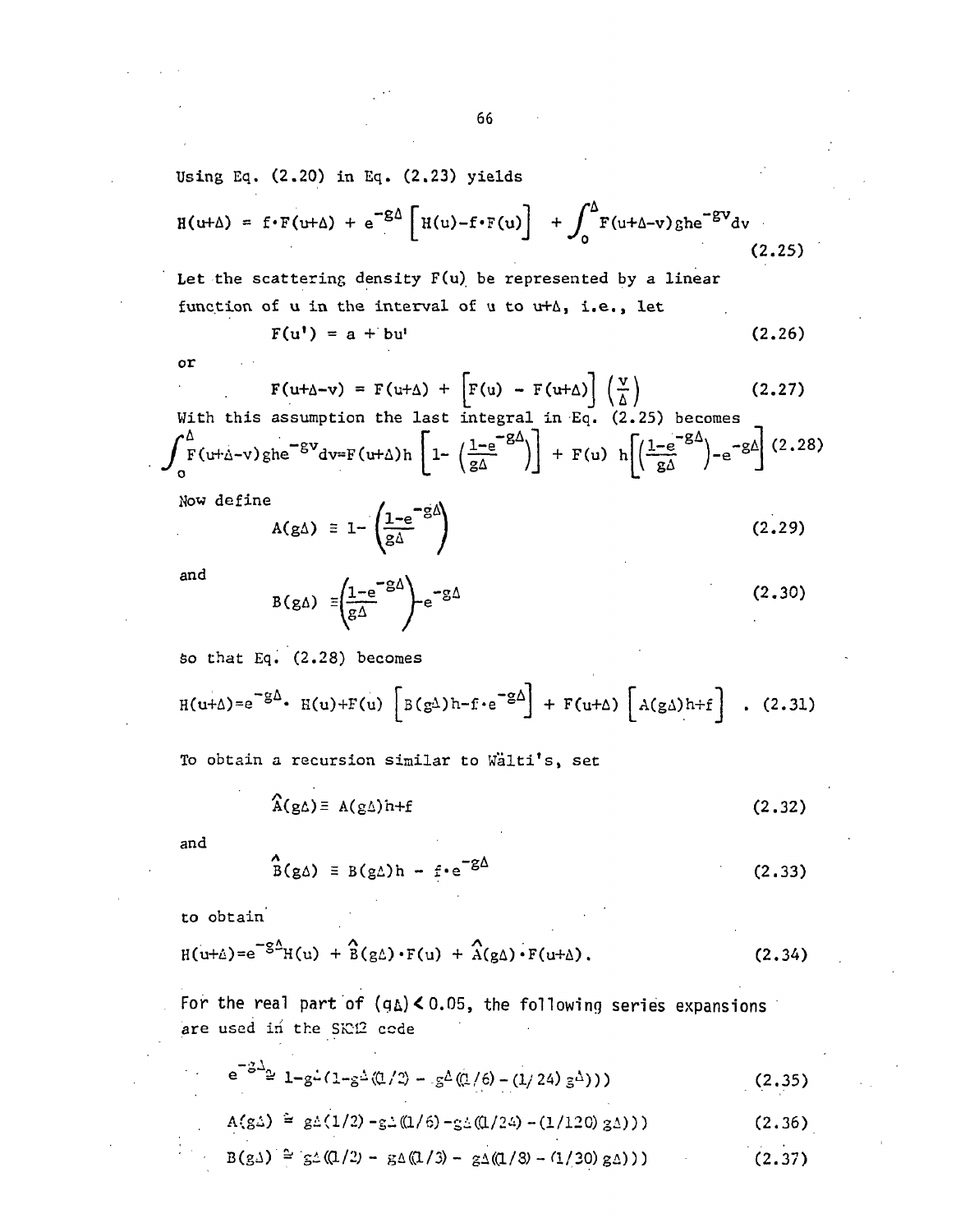#### $3.$ **POINTWISE 31 EQUATIONS**

3.1 N-Region  $B^1$  Equations

The  $B^1$  equations used by the SKM2 Code were derived from the  $B^1$ equations for a single region given in Ref. 4 by assuming  $P_{o}$ collision probability coupling\* between regions as in the MICROX code<sup>1</sup>. th j The Boeremann for the junctions for the junctions  $\mathcal{F}_\text{c}$  regions may then be written in the set of  $\mathcal{F}_\text{c}$ 

$$
|B|\varphi_{1j}(u) + \sum_{tj} (u)\varphi_{oj}(u) = \frac{1}{V} \sum_{i=1}^{N} V_i P_{ij}(u) S_{oj}(u)
$$
 (3.1.a)  

$$
3\gamma_j(u) \sum_{tj} (u)\varphi_{1j}(u) - \frac{B^2}{|B|} \varphi_{oj}(u) = 3S_{ij}(u)
$$
 (3.1.b)

where

$$
S_{\ell j}(u) = \int_{-\infty}^{u} \varphi_{\ell j}(u') \sum_{s j} (u') p_{\ell j}(u-u') du' + S_{\ell j}^{ex}(u)
$$
 (3.2)

$$
\gamma_{j}(u) = \frac{X_{j}}{3[R(X_{j})-1]}
$$
 (3.3)

$$
x_j \equiv \frac{B^2(u)}{\sum_{i=1}^{2} (u)}
$$
 (3.4)

$$
y_j \equiv \sqrt{|x_j|} \tag{3.5}
$$

\* The effect of anisotropic  $(P_1)$  scattering effects on the region couplings are approximated by replacing the total cross section by the transport cross section during the evaluation of the collision probabilities. (6,7,8)<br>probabilities. This refinement was used only in the thermal section of the MICROX code<sup>(1)</sup> Except for this change, the SK42 code uses the collision probability calculational algorithms described in Ref. 1.

collision probability calculational algorithms described in Ref. 1.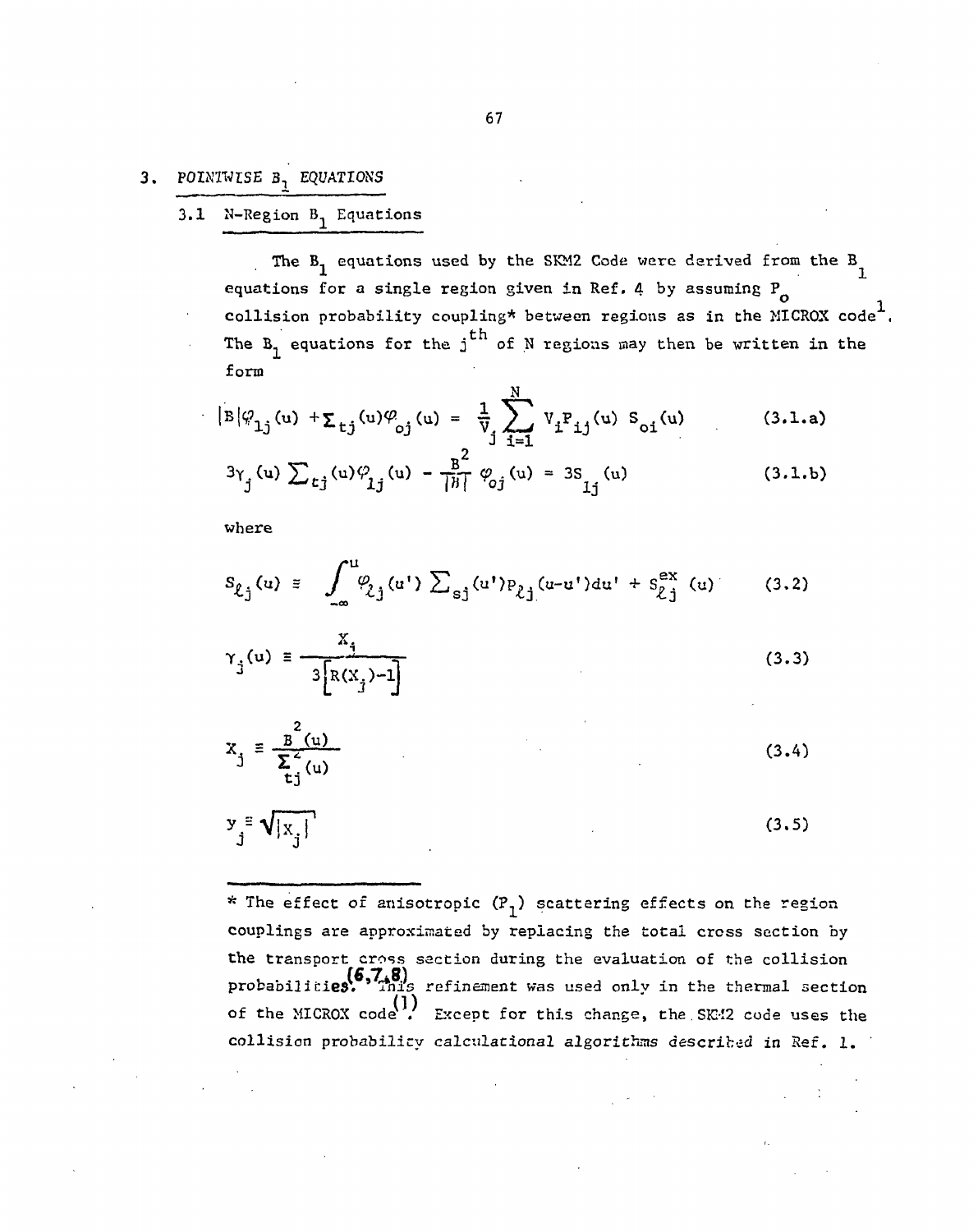$$
R(X_j) = \begin{cases} \frac{y_j}{\tan^{-1}y_j} & \text{for } X_j > 0 \\ \frac{y}{\tan^{-1}y_j} & \text{for } X_j < 0 \end{cases}
$$
(3.6)

For,  $|x_j| < 0.25$ 

$$
Y_j(u) = 1 + \frac{\frac{4}{15}x_j - \frac{8}{35}x_j^2 + \frac{4}{21}x_j^3}{1 - \frac{3}{5}x_j + \frac{3}{7}x_j^2 - \frac{1}{3}x_j^3}
$$
(3.7)

Using (3.2) in (3.1.a) and (3.1.b) and dropping references to the lethargy u at which the fluxes are being computed yields

$$
|B|\phi_{1j} + \Sigma_{\zeta j} \phi_{0j} = \sum_{i=1}^{N} \frac{v_i}{v_j} P_{i,j} \left\{ \int_{-\infty}^{u} \phi_{0i}(u') \Sigma_{si}(u') p_{0i}(u-u') du' + S_{0i}^{ex} \right\}
$$
(3.8.a)

$$
\gamma_{j} \Sigma_{tj} \phi_{1j} - \frac{1}{3} \frac{g^{2}}{|B|} \phi_{0j} = \int_{-\infty}^{u} \phi_{1j} (u') \Sigma_{sj} (u') P_{1j} (u-u') du' + S_{1j}^{ex} \tag{3.8.b}
$$

Now define the scattering kernels to be approximate (synthetic) kernels of the Turinsky-Roman form discussed previously, i.e.,

$$
P_{\lambda j}(u) = f_{\ell j} \cdot \delta(u) + \partial(u) \cdot \text{Real } \left[ g_{\ell j} h_{\lambda j} e^{-g} \ell j^{*} u \right]
$$
 (3.9)

where the  $f_{\hat{i}j}$  are real constants,  $\delta(u)$  is the Dirac delta function,  $\theta$ (u) is the Heaviside function defined by

$$
\theta(u) = \begin{cases} 1 & \text{for } u > 0 \\ 0 & \text{for } u < 0 \end{cases}
$$
 (3.10)

and the  $S_{\zeta j}$  and  $h_{\zeta j}$  are complex constants. Further define the complex slowing down sources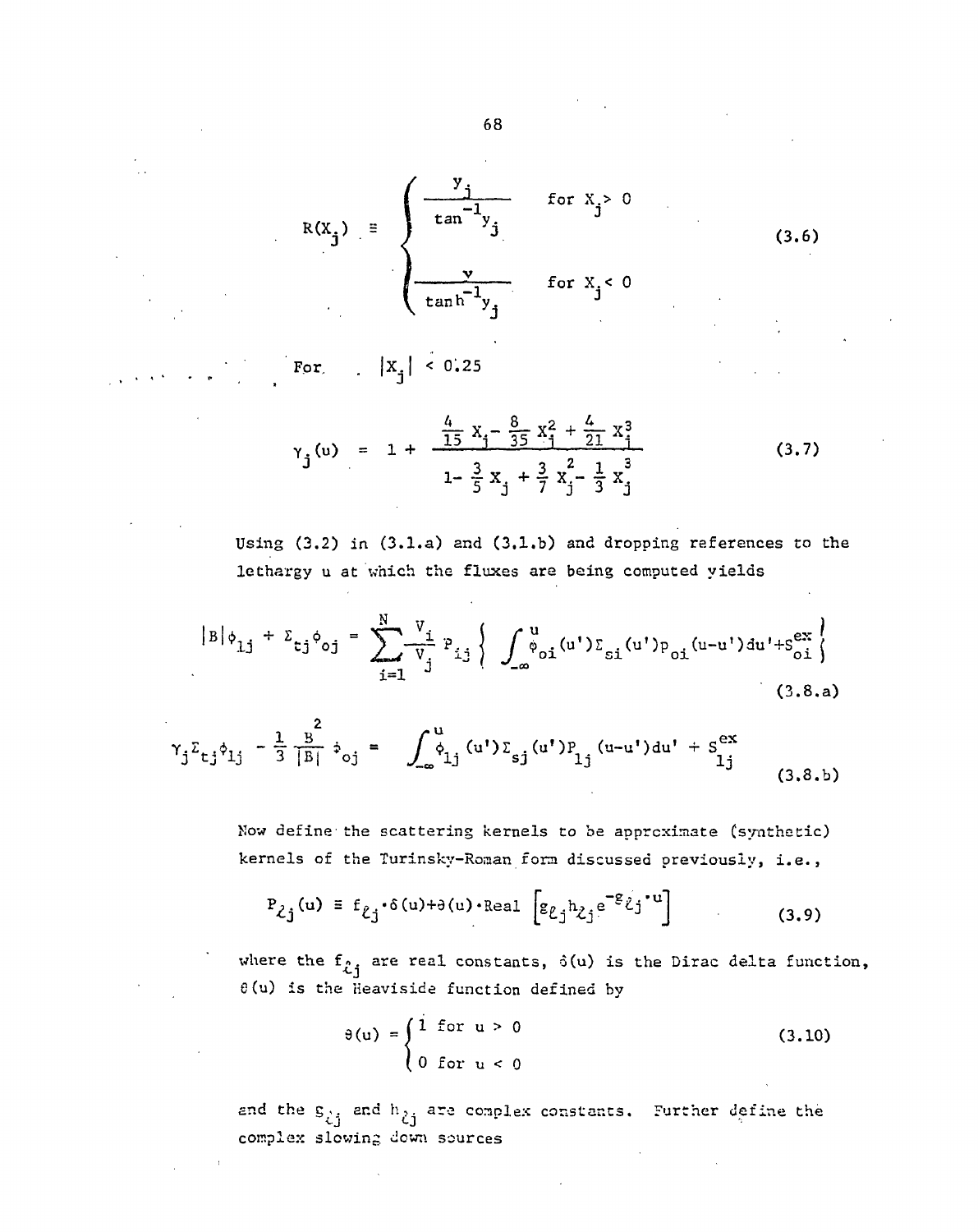$$
H_{\ell j}(u) = \phi_{\ell j}(u) \Sigma_{sj}(u) f_{\ell j} + \Sigma_{\ell j} h_{\ell j} \int_{-\infty}^{u} \phi_{\ell j}(u') \Sigma_{sj}(u') e^{-S} \ell j^{(u-u')} du'
$$
\n(3.11)

and noto that

$$
S_{\ell j}(u) = \text{Real}\left[H_{\ell j}(u)\right] + S_{\ell j}^{\text{ex}}(u) \tag{3.12}
$$

As shown in the previous section, the  $H_{\ell j}(u)$  obey the following recursion relation

$$
H_{\ell j}(u+\Delta) = e^{-g} \ell j^{\Delta} H_{\ell j}(u) + D_{\ell j} \phi_{\ell j}(u) + A_{\ell j} \phi_{\ell j}(u+\Delta)
$$
 (3.13)

where

$$
D_{\ell j} = \Sigma_{s j} (u) \left\{ h_{\ell j} \left[ \frac{1 - e^{-g} \ell j^{\Delta}}{g_{\ell j}^{\Delta}} - e^{-g} \ell j^{\Delta} \right] - f_{\ell j} e^{-g} \ell j^{\Delta} \right\}
$$
 (3.14)

$$
A_{\ell,j} = \Sigma_{sj} (u+\Delta) \left\{ h_{\ell,j} \left[ 1 - \frac{1 - e^{-S} \ell j^{\Delta}}{g_{\ell,j}^{\Delta}} \right] + f_{\ell,j} \right\}
$$
(3.15)

If we further define

$$
C_{\ell j} = D_{\ell j} \phi_{\ell j} (u) + e^{-\mathcal{E}_{\ell j} \Delta} H_{\ell j} (u)
$$
 (3.16)

then Eq. (3.13) becomes

$$
H_{\ell j}(u+\Delta) = A_{\ell j} \hat{\phi}_{\ell j}(u+\Delta) + C_{\ell j}
$$
 (3.17)

Using the above definitions in Eqs. (3.8.a) and (3.8.b) yields

$$
|B|\phi_{1j} + \Sigma_{tj}\phi_{0j} = \sum_{i=1}^{N} \frac{v_i}{v_j} P_{ij} \left\{ \text{Real } \left[ E_{oi}(u) \right] + S_{oi}^{ex} \right\} (3.18.a)
$$
  

$$
\gamma_j \Sigma_{tj} \phi_{1j} - \frac{1}{3} \frac{B}{|B|} \phi_{0j} = \text{Real } \left[ H_{1j}(u) \right] + S_{1j}^{ex} (3.18.b)
$$

Rewriting Eqs. (3.18.a) and (3.18.b) at u+ $\Delta$  and using Eq. (3.17) yields

$$
\left\{ B(u+\Delta) \middle| \hat{\sigma}_{ij}(u+\Delta) + \sum_{t,j}(u+\Delta) \phi_{0j}(u+\Delta) \right\} = \sum_{i=1}^{N} \frac{V_i}{V_j} P_{ij} \left\{ b_{0i}(u+\Delta) \text{Real } \left[ A_{0i} \right] + \text{Real } \left[ C_{0i} \right] + S_{0i}^{ex}(u+\Delta) \right\}
$$
\n(3.19.a)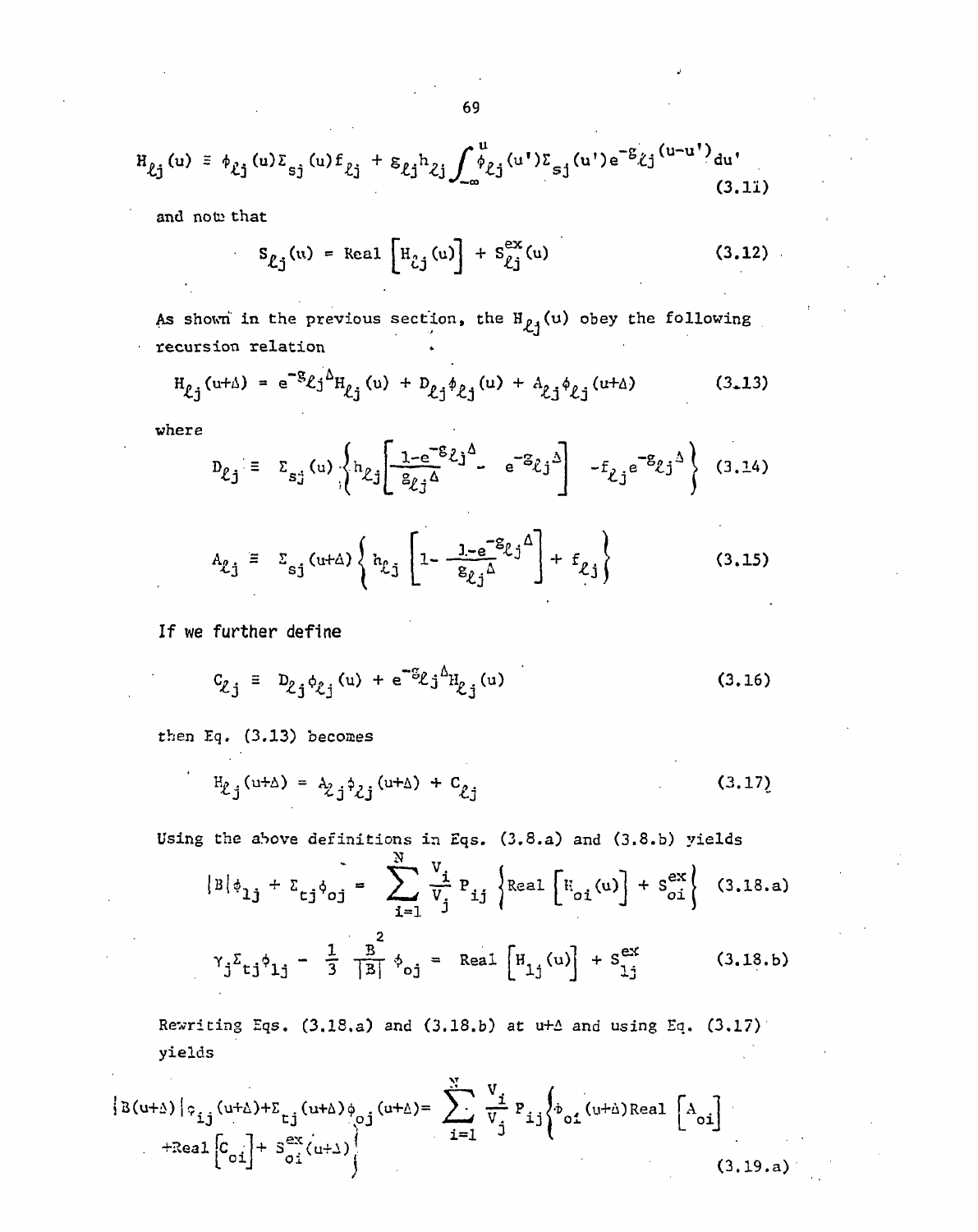$$
\gamma_{j} (u+\Delta) \Sigma_{tj} (u+\Delta) \phi_{1j} (u+\Delta) - \frac{1}{3} \frac{B^{2}(u+\Delta)}{|B(u+\Delta)|} \phi_{0j} (u+\Delta) = \phi_{1j} (u+\Delta) \text{Real} \left[ \Lambda_{1j} \right]
$$
  
+Real  $\left[ C_{1j} \right] + S_{1j}^{ex} (u+\Delta)$  (3.19.b)

Collecting terms and dropping references to u+A

$$
|B|\phi_{1j} + \left\{ \Sigma_{tj} - P_{jj} \text{Re} (A_{oj}) \right\} \phi_{oj} - \sum_{i \neq j} \frac{V_i}{V_j} P_{ij} \phi_{oi} \text{Re}(A_{oi}) =
$$
  

$$
\sum_{i=1}^{N} \frac{V_i}{V_j} P_{ij} \left\{ \text{Re}(C_{oj}) + S_{oi}^{ex} \right\}
$$
  

$$
\left\{ Y_j \Sigma_{tj} - \text{Re}(A_{1j}) \right\} \phi_{1j} - \frac{1}{3} \frac{1}{|B|} \phi_{oj} = \text{Re}(C_{1j}) + S_{1j}^{ex}
$$
 (3.20.b)

From Eq. (3.20.b) we have

$$
|B|\phi_{1j} = \frac{\frac{B^2}{3}\phi_{0j} + |B|\left[\text{Re}(C_{1j}) + S_{1j}^{ex}\right]}{\gamma_j \Sigma_{tj} - \text{Re}(A_{1j})}
$$
(3.21)

Using Eq. (3.21) in Eq. (3.20.a) yields

$$
\left\{\frac{1}{3\left[\gamma_j \Sigma_{tj} - \text{Re}(A_{1j})\right]} + \Sigma_{tj} - P_{jj} \text{Re}(A_{0j})\right\} \phi_{0j}
$$

$$
\sum_{i \neq j} \frac{v_i}{v_j} p_{ij} \phi_{oi} \text{Re}(A_{oi}) =
$$
 (3.22)

$$
\sum_{i=1}^{N} \frac{v_i}{v_j} P_{i,j} \left\{ Re(C_{oi}) + S_{oi}^{ex} \right\} - \frac{|B| \left[ Re(C_{1,j}) + S_{i,j}^{ex} \right]}{\gamma_j \Sigma_{t,j} - Re(A_{1,j})}
$$

Eq. (3.22) and then (3.21) are the  $B_1$  equations for N regions (j=1, ..., N) coupled by P<sub>o</sub> collision probabilities  $(P_{ij}$ 's) and using a slowing down source recursion (Eq. 3.16) made possible by assuming approximate separable (synthetic) scattering kernels.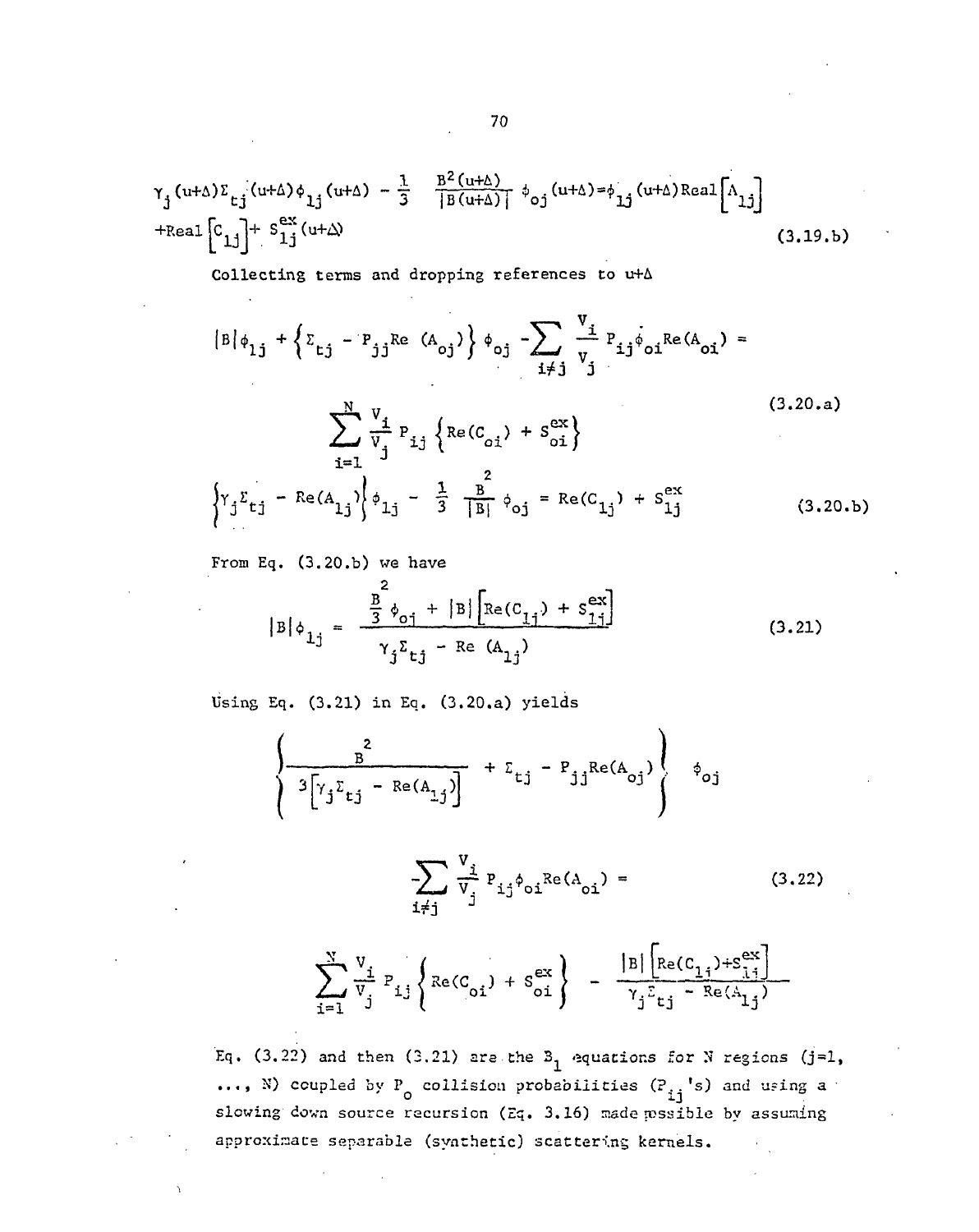$\mathcal{L}$ 

## 3.2 Two-Region B<sub>1</sub> Equations

Specializing to 2 regions, we have

$$
\left\{\frac{B^2}{3[\gamma_1 \Sigma_{t1} - \text{Re}(A_{11})]} + \Sigma_{t1} - P_{11} \text{Re}(A_{01})\right\} \phi_{01} - \frac{V_2}{V_1} P_{21} \phi_{02} \text{Re}(A_{02}) = Q_{01}
$$
 (3.23.a)

$$
\left\{\frac{1}{3[\gamma_2 \epsilon_{t2} - \text{Re}(A_{12})]} + \epsilon_{t2} - P_{22} \text{Re}(A_{02})\right\} \phi_{02} - \frac{v_1}{v_2} P_{12} \phi_{01} \text{Re}(A_{01}) = Q_{02}
$$
 (3.23.b)

where

$$
Q_{oj} = \sum_{i=1}^{2} \frac{v_i}{v_j} P_{ij} \left\{ Re(C_{oj}) + S_{oj}^{ex} \right\} - \frac{|B| \left[ Re(C_{1,j}) + S_{1,j}^{ex} \right]}{\gamma_j \Sigma_{t,j}^{-Re(A_{1,j})}}
$$
(3.24)

Solving Eqs. (3.23.a) and (3.23.b) for  $\phi_{01}$  and  $\phi_{02}$  yields

$$
\phi_{01} = \frac{\left\{\frac{B^2}{3[\gamma_2 \Sigma_{t2}^{-Re(A_{12})}]} + \Sigma_{t2}^{-P} 22^{Re(A_{02})} \right\} Q_{01} + \frac{V_2}{V_1} P_{21}^{Re(A_{02})Q_{02}}}{E}
$$
(3.25.a)

$$
\phi_{02} = \frac{\left\{\frac{B}{3[\gamma_1 \Sigma_{t1}^{-Re(A_{11})}]} + \Sigma_{t1}^{-P_{11}Re(A_{01})}\right\} Q_{02} + \frac{V_1}{V_2} P_{12}Re(A_{01})Q_{01}}{E}
$$
(3.25.b)

where

$$
E = \left\{ \frac{B^2}{3[\gamma_1 \Sigma_{t1} - Re(A_{11})]} + \Sigma_1 - P_{11}Re(A_{01}) \right\} \left\{ \frac{B^2}{3[\gamma_2 \Sigma_{t2} - Re(A_{12})]} + \Sigma_{t2} - P_{22}Re(A_{02}) \right\}
$$

 $P_{21}^{\text{Re}(A_{02})P_{12}^{\text{Re}(A_{01})}}$ 

(3.26)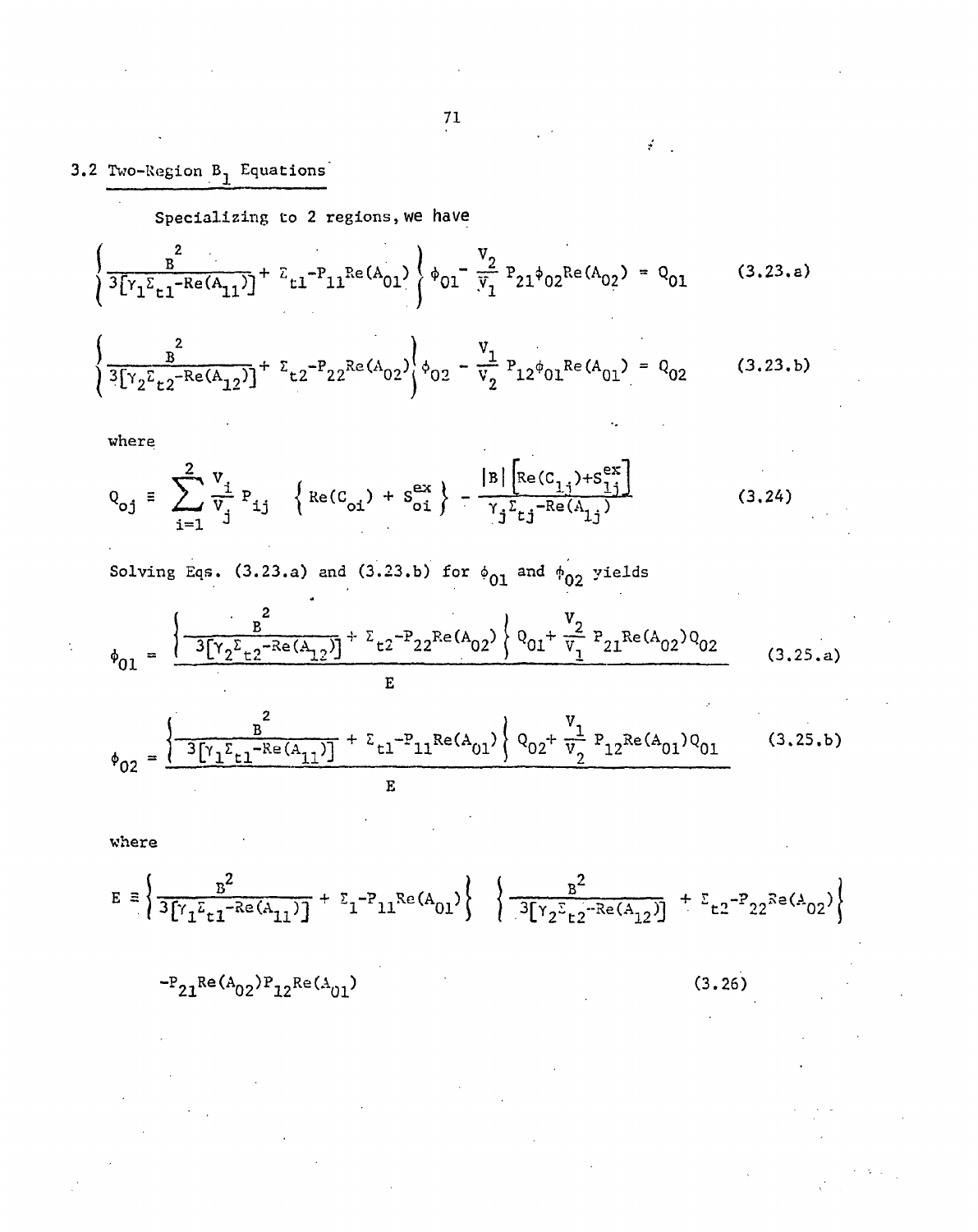#### 4. TEST PROBLEM RESULTS

#### 4.1 Fort St. Vrain HTGR Test Problem .

The test problem results presented in this section represent a  $\binom{q}{k}$ (\*)<br>comparison of selected results from the MICROX code, the GGC-5 code, the original SK1 code and the SKM2 code. the original SKM code and the SKM2 code.

The four-nuclide test problem, which is a simplification of typical Fort St. Vrain reactor problems, is defined by the following data.

| Geometry                                    | Cylinder       |
|---------------------------------------------|----------------|
| Diameter of the fuel grains                 | 400 microns    |
| Volume fraction of grains in the rods       | 0.1027         |
| $\lceil$ Diameter $\lceil$ of the fuel rods | $1.27$ cm      |
| Volume fraction of the rods                 | 0.20           |
| Dancoff correction factor                   | 0.42           |
| Buckling                                    | $0.0 cm^{-2}$  |
| Fission source                              | $U - 235$      |
| Temperature                                 | $1100^\circ$ K |

The broad group energy structure and core composition used for the problem are given in Tables 4.1 and'4.2 respectively.

GGC-5 included a GANDY unresolved resonance calculation for thorium in fine groups 53-63. The value of  $z$  was 734 barns and the resonance parameters were chosen so as to reproduce the GAM infinite dilution cross sections.

The GAROL resolved resonance calculation for thorium in GGC-5 (fine groups 64-92) was modified to include the grain-shielding method used in MICROX (Reference *fC)* in lieu of the Dyos-Pomraning treatment (Reference  $H$ ).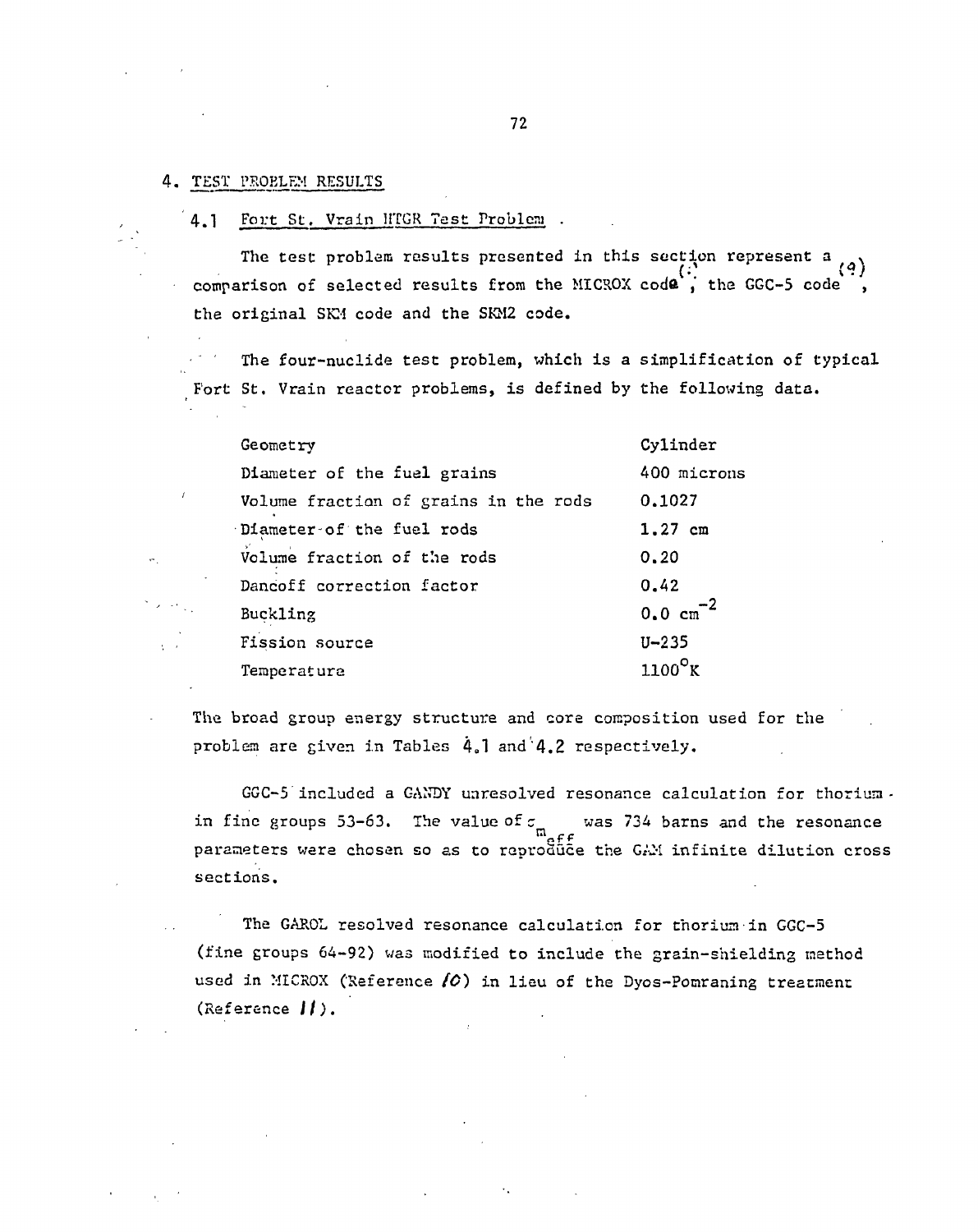TABLE 4.1

 $\sim$ 

 $\mathbb{R}^2$ 

 $\sim$   $\sim$ 

 $\ddot{\phantom{a}}$ 

 $\bar{t}$  $\mathbf{r}$ 

#### BROAD GROUP ENERGY STRUCTURE FOR THE FORT ST. VRAIN HTGR TEST PROBLEM

| Broad Group      | GAM-II Fine Groups | Lower Energy (eV)              |
|------------------|--------------------|--------------------------------|
|                  | $1 - 44$           | $1.832 \times 10^5$            |
| $\boldsymbol{2}$ | $45 - 63$          | 3.355 $\times$ 10 <sup>3</sup> |
| 3                | $64 - 68$          | 961.1                          |
| , 4              | $69 - 84$          | 17.6                           |
|                  | $85 - 90$          | 3.928                          |
| 6                | $91 - 92$          | 2,382                          |

 $\sim$ 

## TABLE 4.2

#### CORE COMPOSITION FOR THE FORT ST. VRAIN HTGR TEST PROBLEM

| Nuclide   | a)<br>Density<br>in the<br>Grains | Homogenized<br>Density in<br>the Rod | Homogenized<br>Density in<br>the Moderator | Ce11<br>Averaged<br>Density |
|-----------|-----------------------------------|--------------------------------------|--------------------------------------------|-----------------------------|
| C         | $4.41300 - 2$                     | $5.78 - 2$                           | $6.28 - 2$                                 | $6.180 - 2$                 |
| $Th-232$  | $1.94742 - 2$                     | $2.00 - 3$                           | ---                                        | $4.000 - 4$                 |
| $U - 235$ | 8.18890-4                         | $8.41 - 5$                           | $-$                                        | $1.682 - 5$                 |
| $U - 238$ | $4.40117 - 5$                     | $4.52 - 6$                           |                                            | $9.040 - 7$                 |

 $\sim 10^7$ 

a) All densities are in atoms/b-cm.

 $\mathcal{L}^{\text{max}}_{\text{max}}$  and  $\mathcal{L}^{\text{max}}_{\text{max}}$ 

 $\sim 10$ 

 $\mathcal{L}_{\mathcal{A}}$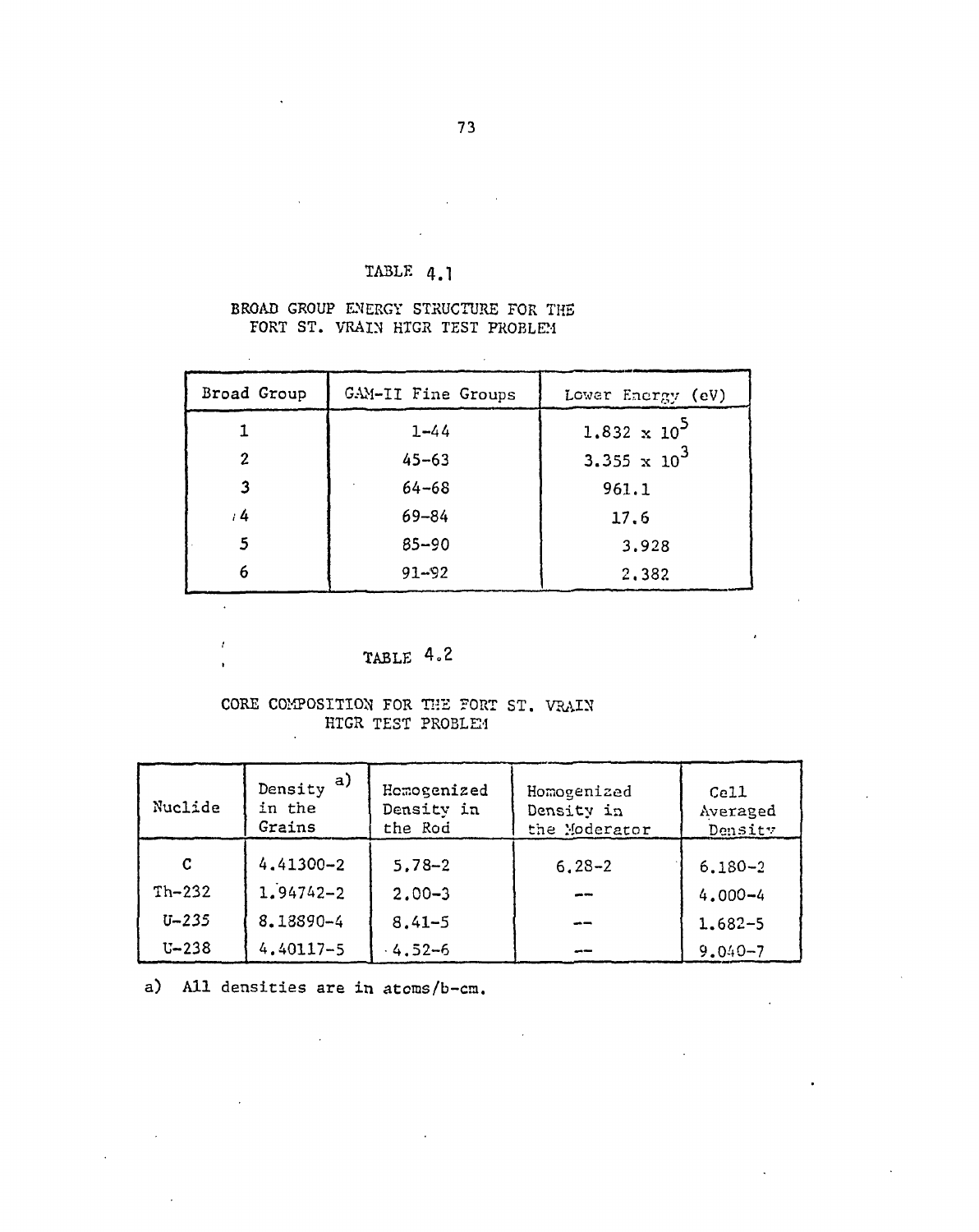The MICROX calculation used a reference value of  $\Sigma$ <sub>tot,</sub> 2 = 0.2983 cm<sup>-1</sup> (macroscopic total cross section in region 2) to correspond to the Dancoff factor of 0.42.

A buckling of 0.0 cm<sup>-2</sup> was chosen in order to compare GGC-5 and MICROX as closely as possible. In addition, MICROX was run with zerotemperature slowing down in the fast energy range and no thermal upscatter to the fast range was allowed. (The restriction on the thermal upscatter was made because the present version of MICROX always performs a complete calculation including both fast and thermal spectrum coma complete calculation including both fast and thermal spectrum computations.)

The cell-avcraged microscopic results for the thorium absorption cross sections and the carbon and thorium out-scatrering cross sections are compared in Tables  $4.3$ ,  $4.4$ , and  $4.5$ , respectively. The GGC-5, GAROL and MICROX results are from Ref. 1.

The major thorium resonances are located in broad group 4 in these calculations. The group  $4$  thorium absorption cross section is  $0.72\%$ higher than the SKM or MICROX results. The change in the group 4 thorium absorption cross section between the SKM and SKM2 codes is due to the following effects:

- 1. A 1.05% decrease cue to the improved synthetic scattering kernel in the SKM2 code.
- 2. A 1.49% increase due to the use of the transport cross section instead of the total cross section in the computation of the regicnwise collision probabilities in the SKM2 code.
- 3. A 0.13% increase due to the use of the transport cross section in the computation of the grain shielding.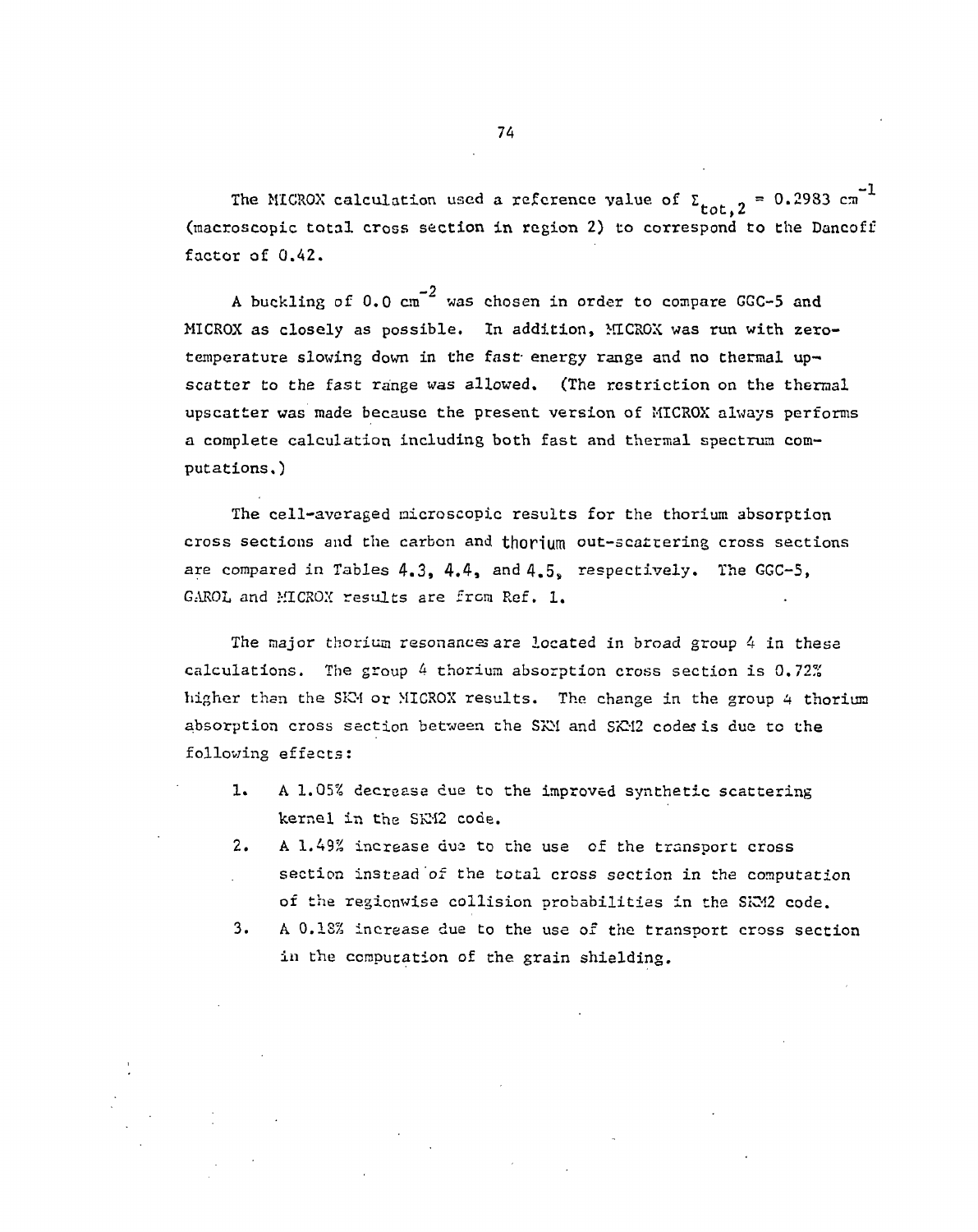### TABLE 4.3

#### THORIUM ABSORPTION CROSS SECTIONS FOR THE FORT ST. VRAIN HTGR TEST PROBLEM

| <b>MICROX</b><br><b>SKM</b><br>GAROL<br><u>Group</u><br>$CGC-5$ | SKM <sub>2</sub> |
|-----------------------------------------------------------------|------------------|
| $\mathbf{1}$<br>0.1712<br>0.1712<br>$- -$<br>--                 |                  |
| $\overline{2}$<br>0.6357<br>0.6332                              |                  |
| 3<br>1,7986<br>1.7727<br>1.7731<br>1.7730                       | 1,7723           |
| 4<br>7.8556<br>7.8354<br>7.8555*<br>7.8664                      | 7,9120           |
| 0,1393<br>5<br>0.1393<br>0.1393<br>0.1393                       | 0.1393           |
| 6<br>0.2962<br>0.2963<br>0.2962<br>0.2962                       | 0,2962           |

\* 7.8636 with built-in point skipping criteria.

 $\mathcal{A}^{\mathcal{A}}$ 

 $52$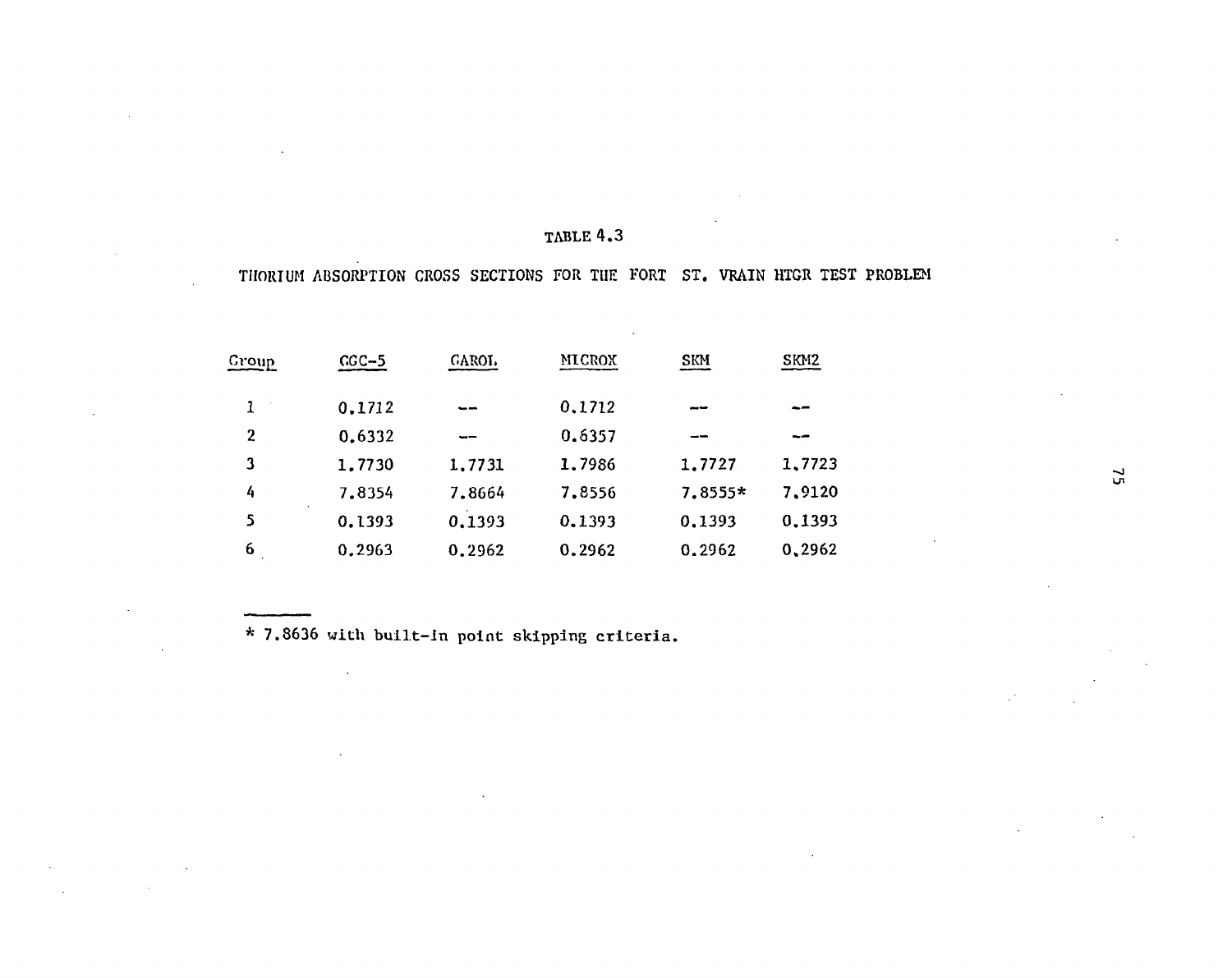$\epsilon$ 

 $\sim$ 

## **TABLE 4.4**

 $\Box$   $\Box$ 

## Carbon  $P_0$  Outscattering Cross Sections For The Fort St. Vrain HTGR Test Problem

| Group          | $CGC-5$ | <b>MICROX</b> | <b>SKM2</b> |
|----------------|---------|---------------|-------------|
| 1              | 0.1986  | 0.1986<br>,   |             |
| $\overline{2}$ | 0.1789  | 0.1789        |             |
| 3              | 0.5964  | 0.5953        | 0.5962      |
| 4              | 0.1511  | 0.1508        | 0.1505      |
| 5              | 0.4954  | 0.4946        | 0.4948      |
| 6              | 1.5083  | 1.5046        | 1.5395      |

 $\sim 10$ 

 $\mathcal{L}$ 

 $\alpha$ 

 $\mathcal{L}$ 

 $\overline{6}$ 

 $\epsilon$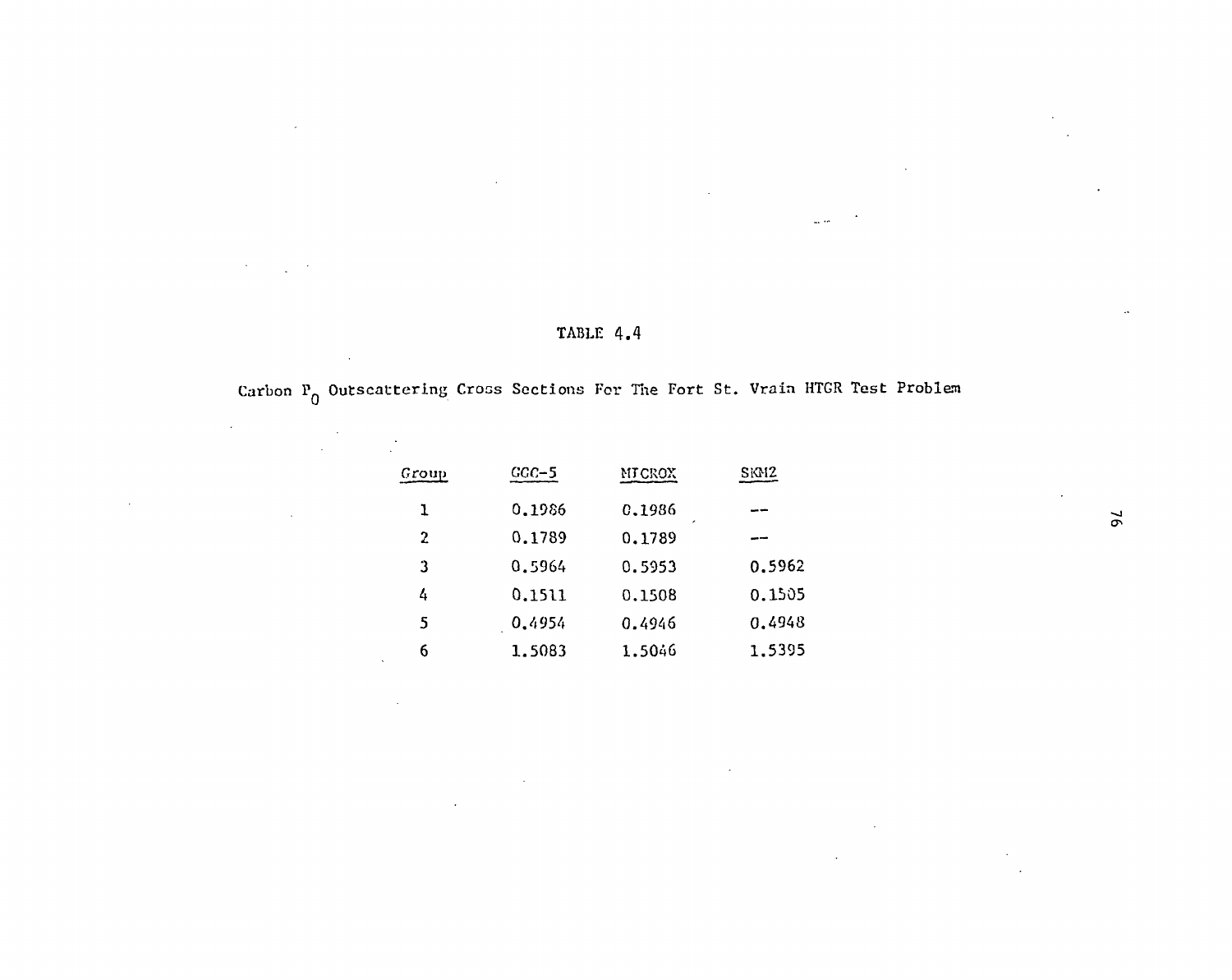## TABLE 4.5

# Th.torium  $P_0$  Outscatter Cross Sections For the Fort St. Vrain HTGR Test Problem

|    | Group | $CGC-5$ | MICROX |        |  |
|----|-------|---------|--------|--------|--|
|    | 1     | 0.1827  | 0.1827 | اس ہے۔ |  |
| ۰۰ | 2     | 0.0306  | 0.0306 |        |  |
|    | 3     | 0.1148  | 0.0608 | 0.0669 |  |
|    | 4     | 0.0282  | 0.0151 | 0.0151 |  |
|    | 5     | 0.0673  | 0.0618 | 0.0618 |  |
|    | 6     | 0.2072  | 0.1923 | 0.1923 |  |

 $\overline{11}$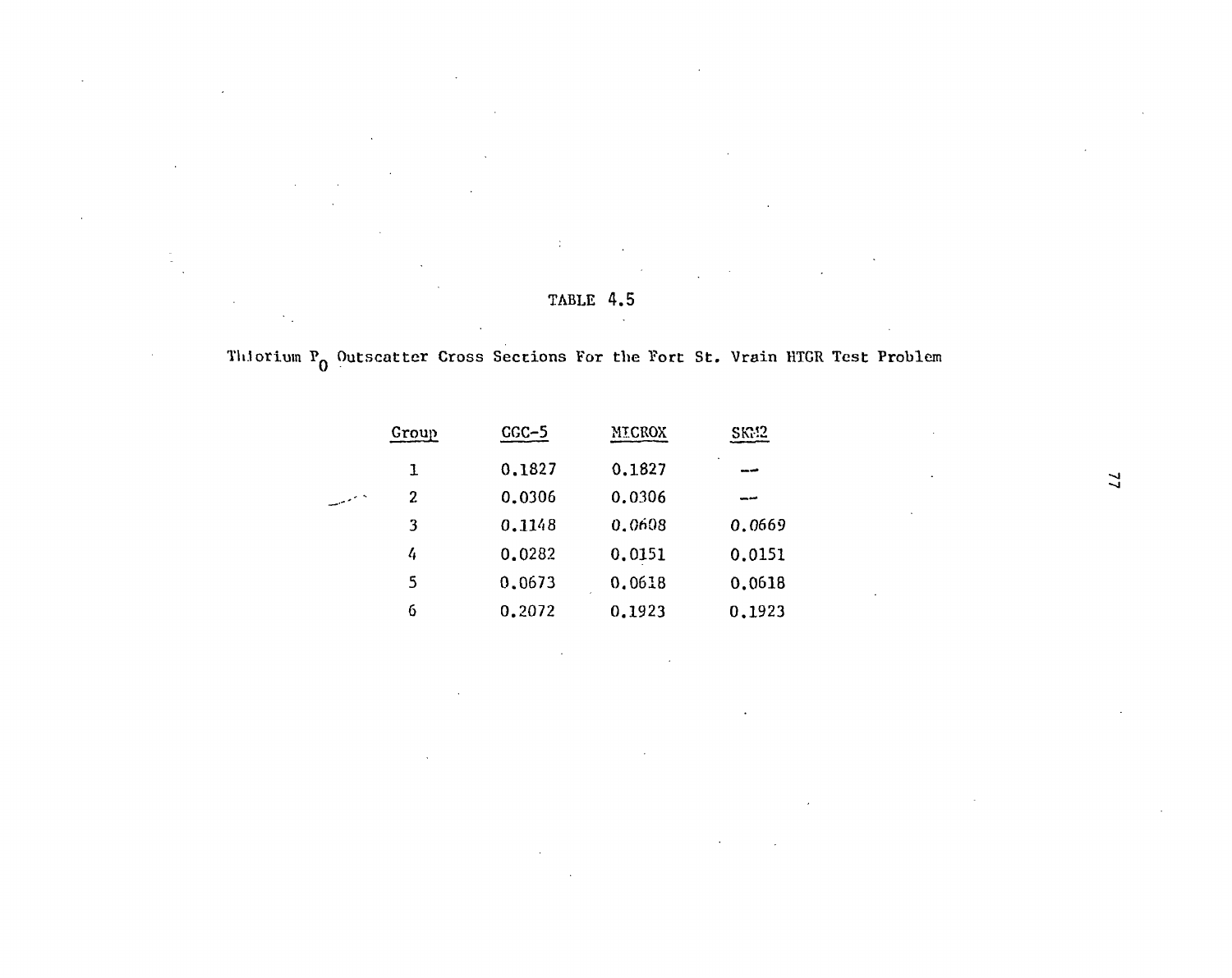It should be noted that item 3 above is included in the present production version of the MICROX code. The results given in Tables 4.3, 4.4, and 4.5 are from the original version of the MICROX code. It is planned to re-run this test problem with the present production version of the MICROX code in the near future. More rigorous tests against the GAROL code with special GAR data tapes using a finer lethargy spacing are also planned.

The effect of the new delta function synthetic scattering kernel on the computed neutron fluxes in the neighborhood of the first two major resonances of thorium is given in Fig. 4.1 . As expected, the original Walti synthetic scattering kernel slightly underestimates *the* fluxes below the resonances. Insignificant *differences* in U-235 fission and U-238 capture cross sections were obtained between the SKM and SKM2 codes.

The difference in the results for the carbon out-scattering cross sections between GGC-5 and MICROX is due to the fact that GGC-5 overestimates the effect of out-scattering. The evaluation of GAM cross section data for fine-group out-scattering is based on the assumption that the flux shape within each GAM fine group is flat (constant lethargy flux). In reality, the mean flux at the upper GAM group boundary is greater than the flux at the lower group boundary. A neutron suffering a scattering collision near the lower group boundary is more likely to end up in the next lower GAM group than is a neutron which is scattered near the upper group boundary. Therefore, the GAM out-scattering cross sections are too high. MICROX does not use the constant flux approximation for priaary nuclides. The *GAROL* section of GGC-5 does not suffer from that limitation either; however, the scattering cross sections from GAROL are not presently used by GGC-5 for broad-group averaging.

The reason for the large differences in the results for the thorium out-scattering cross sections is that resonance scattering cross sections are self-shielded in MICROX and SKM2 and unshielded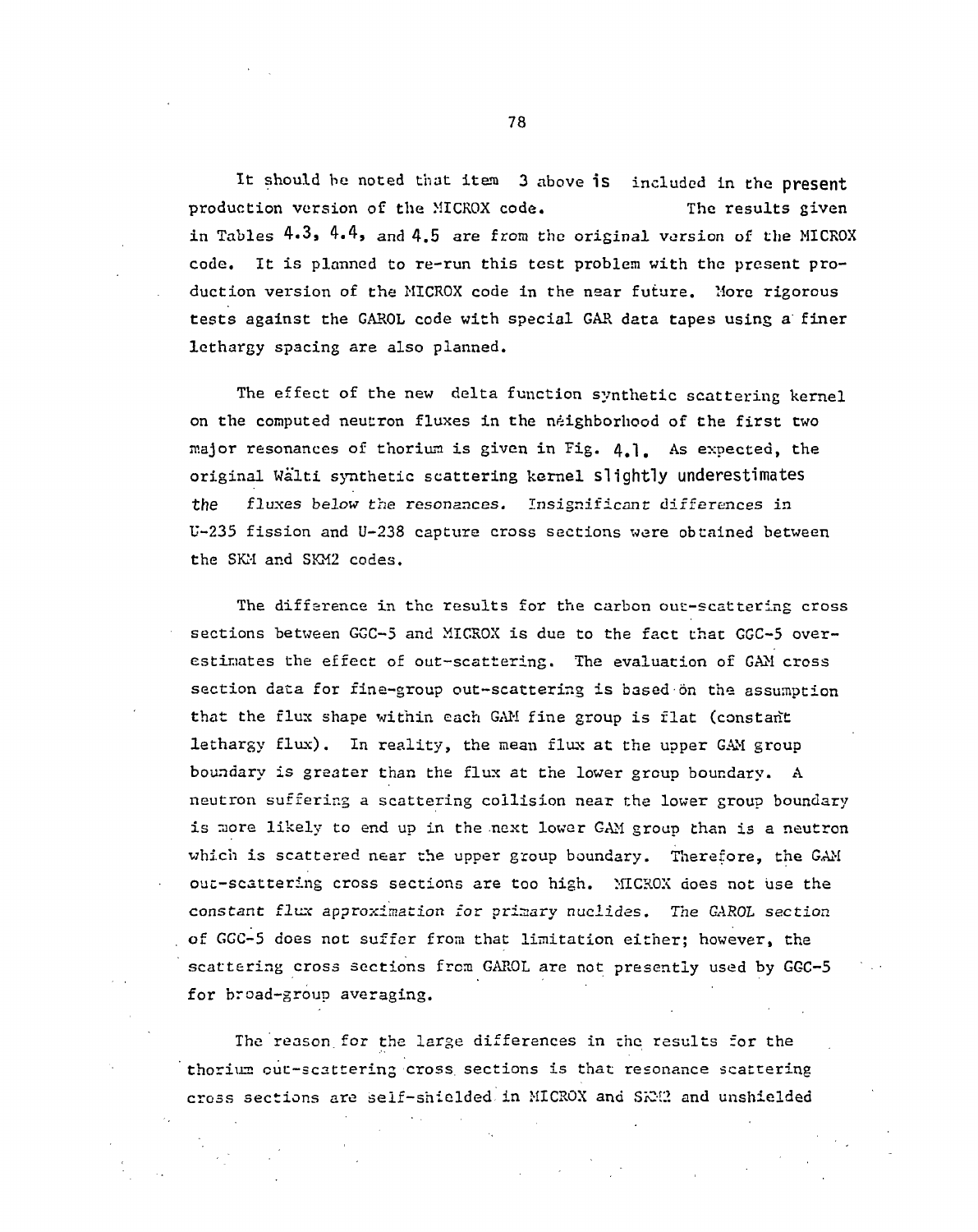

**VO**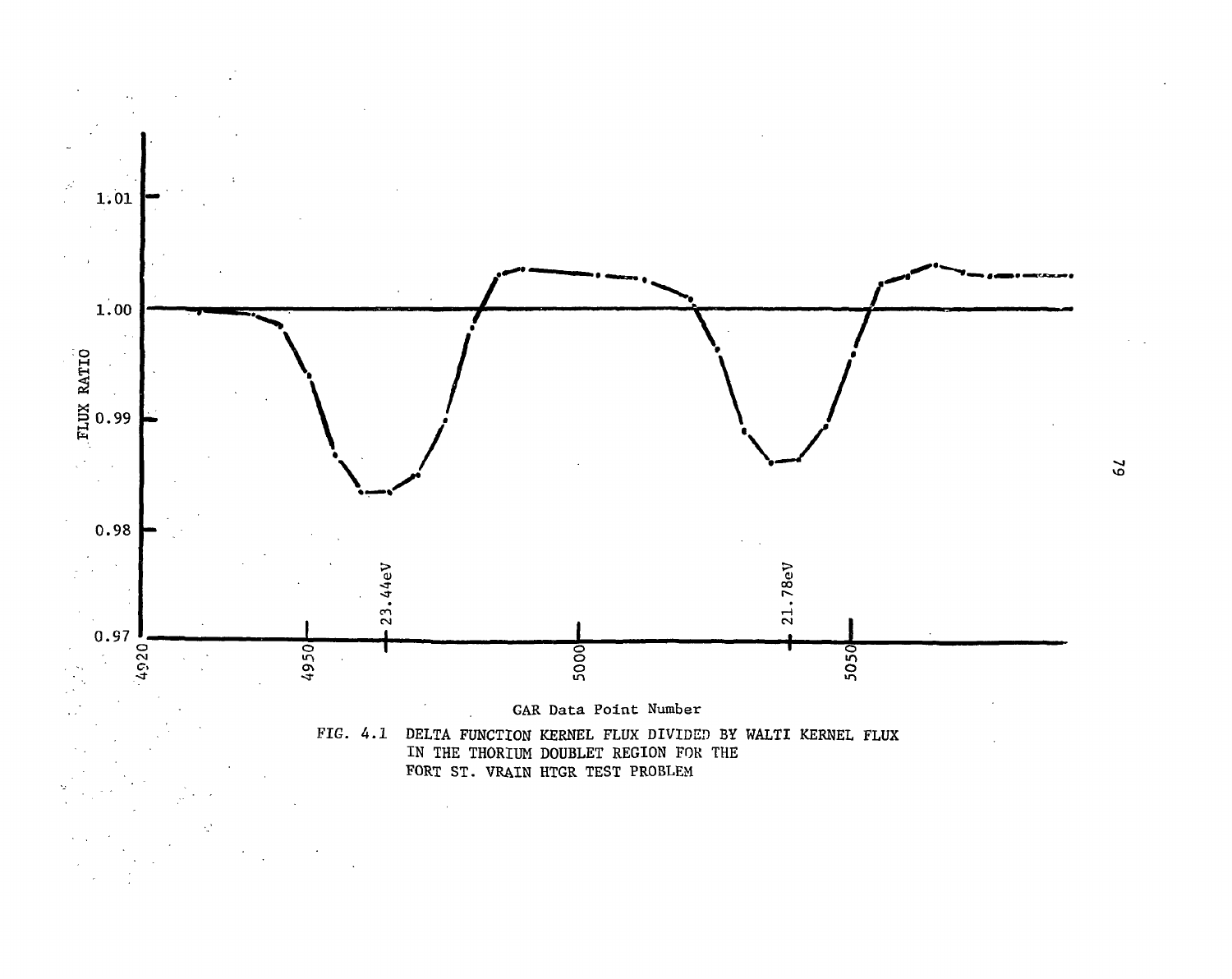in GGC-5 except in the internal calculations of the GAROL section. (The thorium out-scattering cross sections are, of course, relatively unimportant in HTGR analysis, but are of considerable importance in fast breeder reactor analyses.)

The SKM code did not compute transfer matrices. The SKM2 code results compare well with the MICROX code results except for the group 6 carbon outscatter. The MICROX code assumption of very wide broad groups breaks down for the relatively narrow group 6.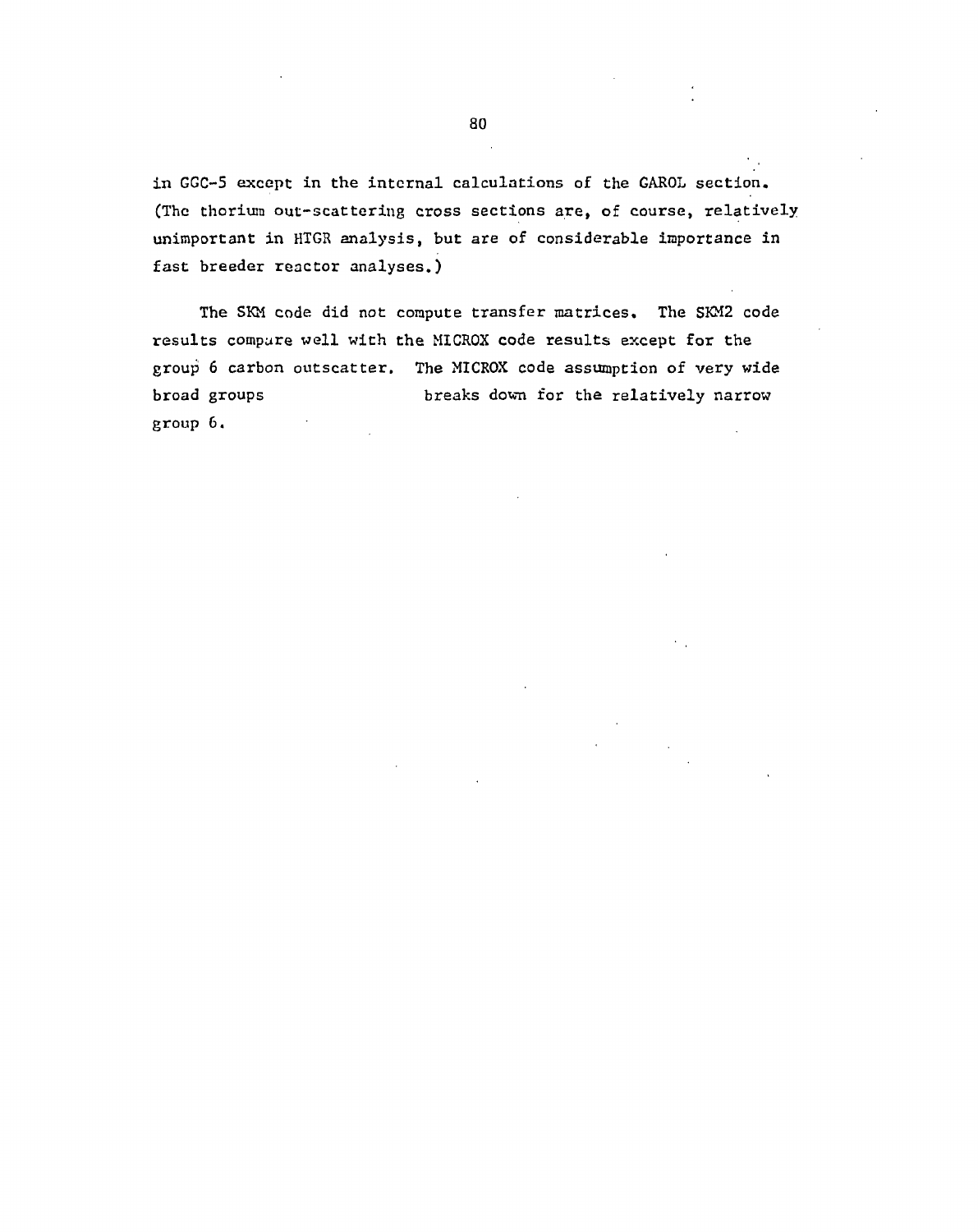#### ACKNOWLEDGEMENTS

**R.** Moore and W. Davison encouraged this work and provided many helpful comments. P. Koch who worked with P. Walti on the development of the MICROX code was quite helpful in helping me determine how the original SKM code worked and also contributed many helpful comments on the improvements described here. C. Hamilton provided invaluable moral and financial support.